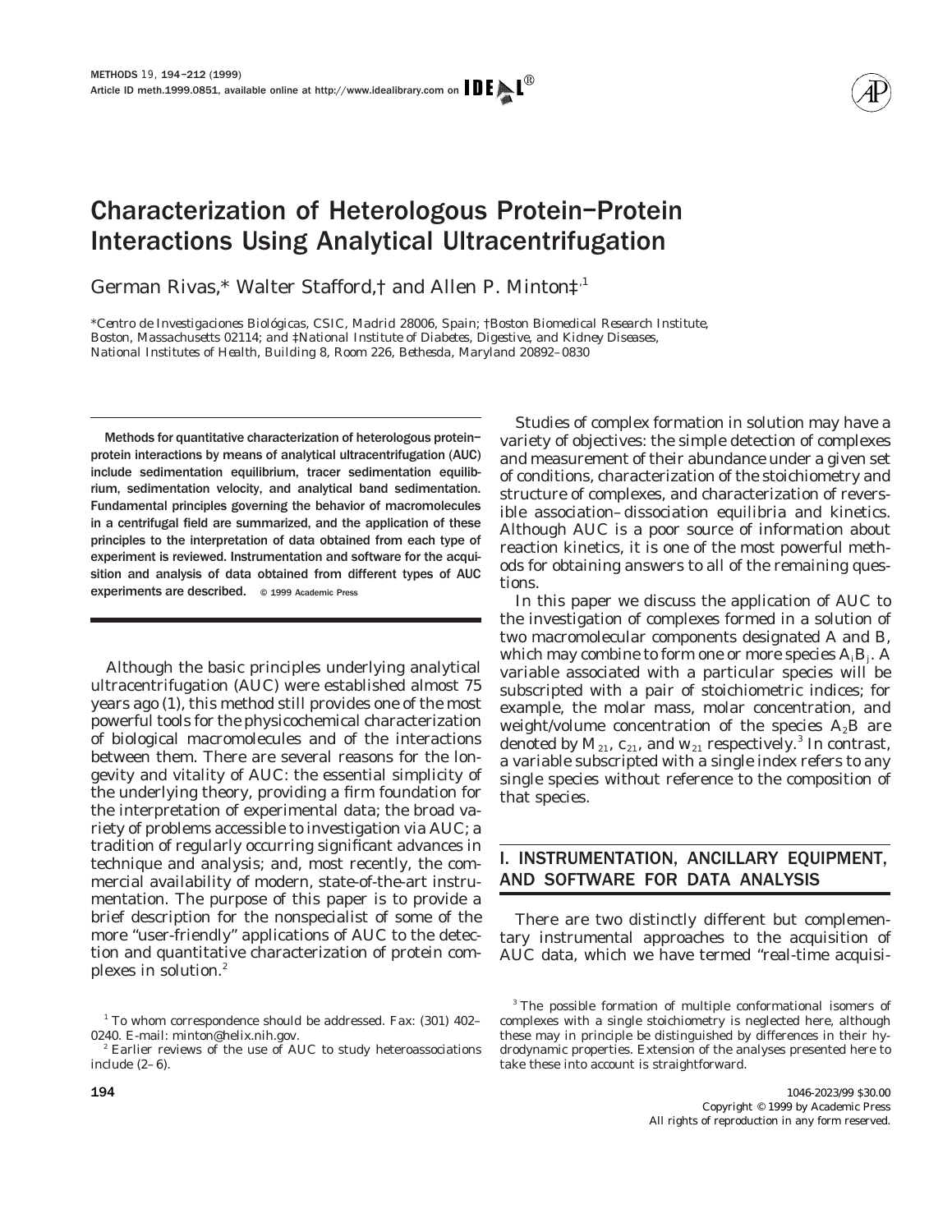tion" and "postcentrifugation acquisition." Each of these approaches offers certain advantages (7), and the choice of approach to be used for a particular study should be dictated by the nature of the system being investigated and the conditions under which the study is to be carried out.

The traditional real-time approach involves the use of an analytical ultracentrifuge, that is, an ultracentrifuge equipped with an optical system permitting the measurement of one or more optical signals as a function of radial position while the sample solution is spinning in the centrifuge rotor. While a variety of instruments of this type have been used, to the best of our knowledge the only instruments now manufactured commercially are the XL-A and XL-I analytical ultracentrifuges manufactured by Beckman–Coulter (Fullerton, CA), which are equipped respectively with optics for measurement of gradients of UV and visible absorbance and gradients of absorbance and refractive index. A complete selection of ancillary equipment, including rotors and sample cells, is available from Beckman–Coulter.

The postcentrifugation approach uses a preparative rather than analytical ultracentrifuge, together with ancillary instruments, such as an optical scanner or fractionation device, that permit the measurement of one or more signals as a function of position in the centrifuge tube following the conclusion of the centrifuge run. Various means are employed to ensure the stability of the gradients formed during centrifugation, so that the result of the subsequent measurement is an accurate representation of the gradient(s) existing prior to the termination of the centrifuge run. The earliest measurements of this type were performed to characterize the migration of bands in rate-zonal density gradient centrifugation in large centrifuge tubes (8), but have since been refined to permit accurate acquisition of conventional equilibrium gradients (9– 12) and even preequilibrium gradients at a single time point (13, 14). Any of a broad variety of preparative ultracentrifuges commonly encountered in the biomedical research laboratory may be used, subject only to the requirement for accurate speed and temperature control. At present, the only commercially available instrument providing centrifuge tube fractionation with resolution sufficient for satisfactory analysis of equilibrium gradients is the FR-115, manufactured by Brandel (Gaithersburg, MD). The FR-115 may be used with various sizes of cylindrical centrifuge tube ranging in sample volume from  $<$ 100  $\mu$ l to several milliliters. Polypropylene adaptors enabling each of these tube types to be centrifuged in conventional swingingbucket rotors are available from Brandel.

Analysis of data from AUC experiments may be carried out with the assistance of free software available through the Interest Group for Reversible Associations in Structural and Molecular Biology (RASMB), through its site on the World Wide Web (www.bbri.org/ rasmb/rasmb.html) and the associated FTP server.<sup>4</sup> Applications described in this review are listed in Table 1. Alternately, the user may elect to analyze data using commercially available nonlinear least-squares modeling software, together with models described in the literature (see below). A package of data analysis software is provided by Beckman–Coulter to purchasers of its analytical ultracentrifuges, but at present, application of this software to analysis of heteroassociating systems is limited.

### II. BASIC PRINCIPLES<sup>5</sup>

The flux, or rate of transport, of solute species *i* in a sector-shaped centrifuge cell spinning at angular velocity  $\omega$  is described by the relation (1, 18)

$$
J_i = s_i w_i \omega^2 r - D_i \frac{dw_i}{dr}, \qquad [1]
$$

where  $J_i$  is the flux (in the outward direction) of species  $i$  in units of mass/area/time,  $w_i$  is the weight/volume concentration of species *i*,  $\omega$  is the angular velocity of the rotor in radians per second, *r* is the radial position, and *si* and *Di* are respectively the sedimentation and diffusion coefficients of species *i*. These two quantities are properties of the solute molecule in a particular solvent. The sedimentation coefficient is given by

$$
S_i = \frac{M_i (1 - \bar{v}_{i} \rho_0)}{N_A f_{\text{sed},i}},
$$
 [2]

where  $M_i$ ,  $\bar{v}_i$ , and  $f_{\text{sed},i}$  denote respectively the molar mass, partial specific volume, and frictional coefficient for sedimentation of species *i*,  $\rho_0$  denotes the density of solvent, and  $N_A$  denotes Avogadro's number. The product  $M_i(1 - \bar{v}_i \rho_0)$  is referred to as the buoyant mass and is denoted subsequently by  $M_{i}^{*}$ <sup>6</sup> The diffusion coefficient is given by

<sup>4</sup> RASMB also hosts a very active on-line discussion group (rasmb@bbri.org) where AUC topics are frequently raised, and requests for assistance and advice are ordinarily responded to quickly and enthusiastically. One may subscribe by writing to the list manager at rasmb-manager@bbri.org.

<sup>5</sup> We restrict this brief introduction to consideration of solutions containing one or more solute species that are so dilute that nonspecific repulsive interactions between solute molecules is insignificant (i.e., the solution is thermodynamically ideal); extensive development of theory, including nonideal behavior, may be found elsewhere (2, 15–17).

<sup>6</sup> The buoyant mass reflects the difference between the mass of the sedimenting solute molecule and the mass of the solvent it displaces. If the particle is less dense than the solvent, its buoyant mass will be negative, and it will sediment inward (i.e., float) rather than outward.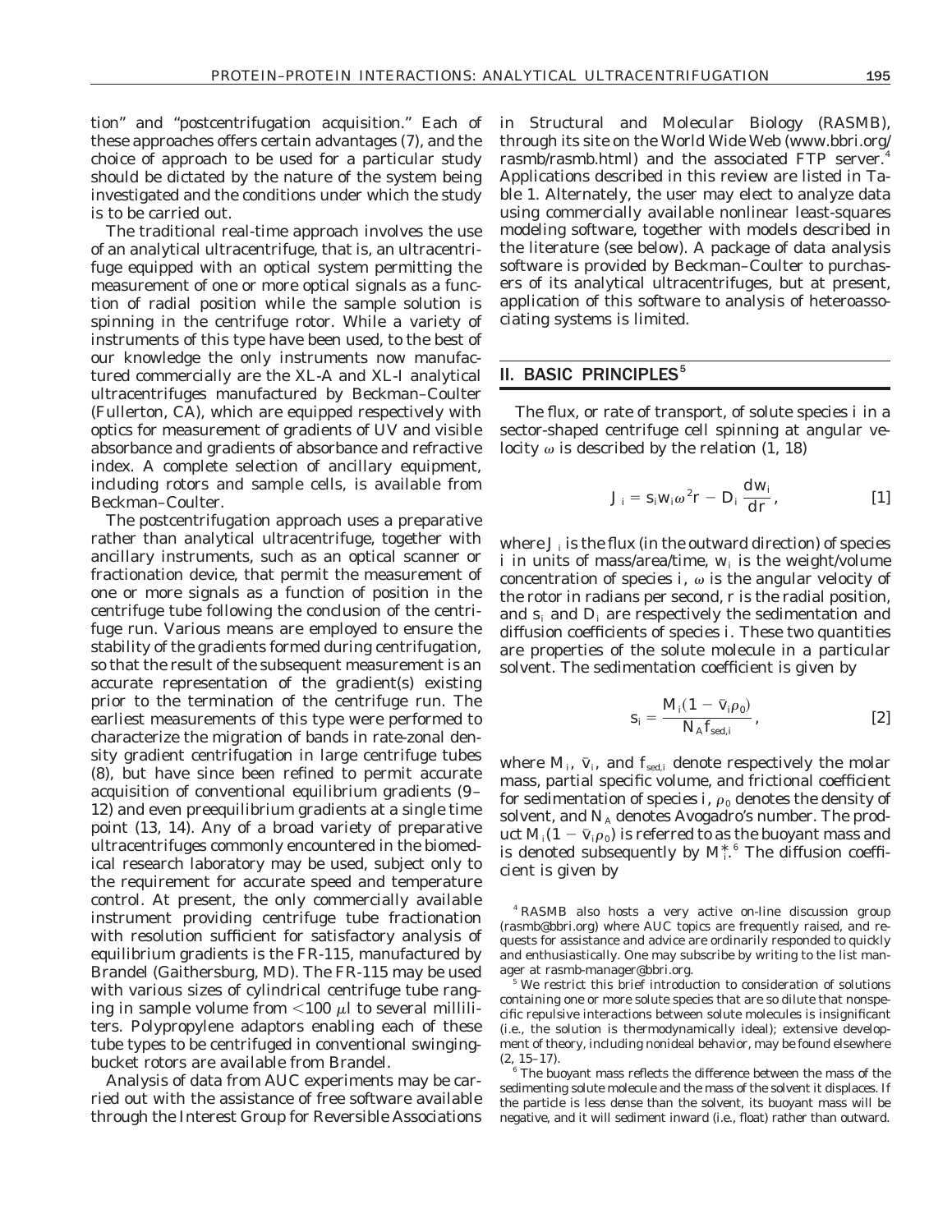$$
D_i = \frac{RT}{N_A f_{\text{diff},i}},\tag{3}
$$

where *R* denotes the molar gas constant, *T* the absolute temperature, and  $f_{diff,i}$  the frictional coefficient for diffusion. The two frictional coefficients are functions of the size and shape of the macromolecule as well as its interaction with solvent and other solute molecules. In the ideal limit, these two coefficients are equal (19), so Eqs. [2] and [3] may be combined to yield the Svedberg equation (1)

$$
\frac{S_i}{D_i} = \frac{M_i^*}{RT}.
$$
 [4]

The process of sedimentation of an initially uniform solution at high angular velocity in a sector-shaped centrifuge cell, calculated according to Eq. [1], is illustrated by the series of gradients plotted in Fig. 1A; parameters of the simulation are given in the figure legend. The most rapid and noticeable changes occur at the top (meniscus) and bottom (base) of the solution, where solute is being respectively depleted and pelleted. The region over which solute concentration rises from zero (or from a nonzero meniscus concentration) to the plateau is generally referred to as the boundary. The relatively flat region between the depleted boundary and the accumulated solute at the bottom is called the plateau; solute concentration in this region, initially equal to the loading concentration, slowly decreases with time due to the dilution caused by the increasing cross section with radial distance of the sector-shaped centrifuge cell.

By means of a special boundary-forming sample cell for the analytical ultracentrifuge (20) or a boundaryforming apparatus for cylindrical centrifuge tubes (14), it is possible to layer a small amount of one solution on top of another solution at the outset of a centrifuge run, forming a narrow band of added solution adjacent to the meniscus. If the density of the band is less than that of the solution below it, then macrosolute species in the band—provided that they are sufficiently dilute—will sediment in accordance with Eq.  $[1]$ .<sup>7</sup> The process of sedimentation of a band of ideal macrosolute, calculated using Eq. [1] with parameters equal to those used to calculate Fig. 1A except for rotor speed, is plotted in Fig. 1B.

As sedimentation proceeds, the radial distribution of each species sedimenting and diffusing in a centrifugal field will tend toward a limit in which the net transport of that species vanishes, i.e.,  $J_i = 0$  for all *i*. As a consequence, no further changes in concentration gradients are observed, and the solution is said to be at sedimentation equilibrium.<sup>8</sup> By setting the left-hand

 $7$  If the density of the solution in the band is greater than that of the solution below it, the band will be unstable in a centrifugal field and rapidly dissipate via convection.

<sup>8</sup> The time required to reach equilibrium is a function of the sedimentation and diffusion coefficients of solutes, the rotor speed, and the length of the solution column. Formulas for estimating the time to equilibrium are given in (21–23).

| Name of application<br>[(Author) Operating System] | Brief description: system treated, functionality                                                                                                                                                                                 |
|----------------------------------------------------|----------------------------------------------------------------------------------------------------------------------------------------------------------------------------------------------------------------------------------|
| <b>SEDEQ</b>                                       | Sedimentation equilibrium (SE) of solution containing up to three independently sedimenting species of                                                                                                                           |
| [(A. P. Minton) DOS]                               | arbitrary buoyant molar mass. Suite contains MULTISIM for simulation, SEDEQ42 for nonlinear<br>least-squares (nlsq) modeling of absorbance data.                                                                                 |
| <b>TWOCOMP</b>                                     | SE of solution containing two sedimenting components that may reversibly self- and/or heteroassociate                                                                                                                            |
| [(A. P. Minton) DOS]                               | to form multiple complexes. Suite contains 2COMPSIM for simulation, 2C1SFIT for nlsq modeling to<br>1 signal data, 2C2SFIT for modeling to 2 signal absorbance data.                                                             |
| <b>DCDT</b>                                        | Sedimentation velocity (SV) of solution containing one or more sedimenting species. Corrects for time-                                                                                                                           |
| [(W. F. Stafford) MAC, DOS]                        | invariant baseline artifacts, calculates $g(s^*)$ and signal-average sedimentation coefficient for<br>absorbance, interferometric data.                                                                                          |
| <b>MULTIFIT</b><br>$[$ (L. Holladay) WIN $]$       | SV of solution containing up to three independently sedimenting species. Fits absorbance data by<br>approximate solutions to Lamm equation.                                                                                      |
| <b>SVEDBERG</b><br>[(J. Philo) WIN]                | Same as above, but with different approximate solutions, different user interface.                                                                                                                                               |
| <b>SEDFIT</b>                                      | SV of solution containing up to three independently sedimenting species. Corrects for time- and radius-<br>invariant baseline artifacts; fits absorbance, interferometric data by exact numerical solutions to<br>Lamm equation. |
| $[$ (P. Schuck) WIN $]$                            |                                                                                                                                                                                                                                  |
| <b>ABCDFITTER</b>                                  | SV of solution containing two sedimenting components capable of forming equilibrium heterodimers and                                                                                                                             |
| [(W. F. Stafford) DOS]                             | trimers. Corrects for time-invariant baseline artifacts; fits absorbance, interferometric data by exact<br>numerical solutions to Lamm equation for two heteroassociating components in rapid equilibrium                        |

**TABLE 1**

Software for Analysis of AUC Data Obtained from Solutions of Two Interacting Macrosolute Components*<sup>a</sup>*

*<sup>a</sup>* Available on the RASMB FTP server as of February 1999.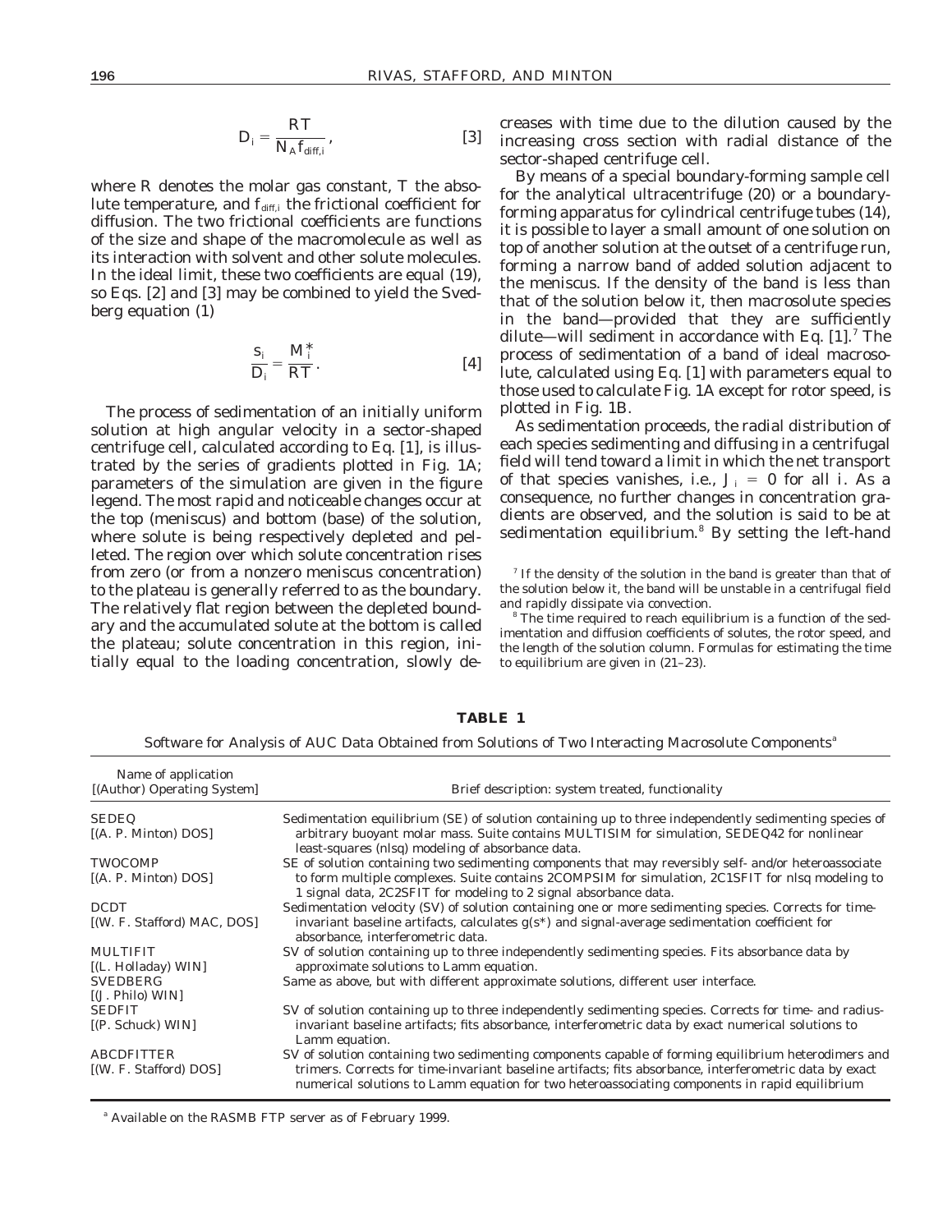

Rate-zonal (50,000 RPM)



Approach to equilibrium (7000 RPM)



**FIG. 1.** Simulation of the sedimentation of bovine serum albumin, calculated for a single species with  $s = 4.3 \times 10^{13}$  s and  $D = 5.9 \times$  $10^7$  cm<sup>2</sup>/s via numerical solution of Eq. [1], with  $T = 20^{\circ}$ C. *w*/*w*<sub>load</sub> is the ratio of the weight concentration of solute at a given radial position and time to the original (uniform) concentration of solute prior to initiation of centrifugation. (A) Velocity (high-speed) run. Successive gradients correspond to elapsed time intervals of 1 h. (B) Band sedimentation. Cross-hatched area represents layer of macrosolute introduced at time 0. Successive gradients correspond to elapsed time intervals of 0.5 h. (C) Approach-to-equilibrium (lowspeed) run. Successive gradients correspond to elapsed time intervals of 16 h, and the final gradient represents a close approximation to sedimentation equilibrium.

side of Eq. [1] to zero and combining the result with Eq. [4], one obtains

$$
\frac{d \ln w_i}{dr^2} = \frac{M_{i\omega}^*}{2RT},
$$
 [5]

which may be integrated with respect to  $r^2$  to obtain an expression for the equilibrium gradient of an ideally sedimenting solute,

$$
W_i(r) = W_i(r_0) \exp \left[ \frac{M_{i\omega}^*}{2RT} (r^2 - r_0^2) \right],
$$
 [6]

where  $r_0$  denotes an arbitrarily selected reference position. The gradient at equilibrium differs fundamentally from any gradient measured prior to attainment of equilibrium in that (1) it is independent of the initial gradient; (2) it is independent of the shape of the centrifuge cell; and (3) it is independent of the hydrodynamic properties of the solute molecule, depending only on the buoyant mass. A simulated approach to equilibrium at low angular velocity, calculated using Eq. [1] starting with an initially uniform solution, is illustrated in Fig. 1C. Parameters are the same as Fig. 1A except for rotor velocity. In this example, the duration of centrifugation required to reach equilibrium was almost 100 h, but equilibrium experiments may be shortened considerably by reducing the length of the solution column, as the time required to reach equilibrium at a constant rotor speed varies roughly as the square of the length of the column (21).

AUC studies are accordingly divided into two basic types: measurement and analysis of the time development of signal gradients at high angular velocity, referred to generically as sedimentation velocity experiments, and measurement and analysis of equilibrium signal gradients obtained at lower angular velocity, referred to generically as sedimentation equilibrium experiments. A third class of experiments, band sedimentation, is a variant of the velocity method, and is described separately. All three types of experiments can provide useful information about the presence and abundance of protein complexes in solution.

The analysis of AUC data obtained from solutions containing two solute components is somewhat more complex than that obtained from solutions of a single solute component, because the individual components may contribute differently to any specific signal being measured. In the present work we restrict ourselves to consideration of signals that are linearly dependent on the weight/volume concentration of each underlying component,

$$
S_k(r) = \alpha_{k,\mathrm{A}} W_{\mathrm{A,tot}}(r) + \alpha_{k,\mathrm{B}} W_{\mathrm{B,tot}}(r) = \sum_{i,j} \alpha_{k,ij} W_{ij}(r), \quad [7]
$$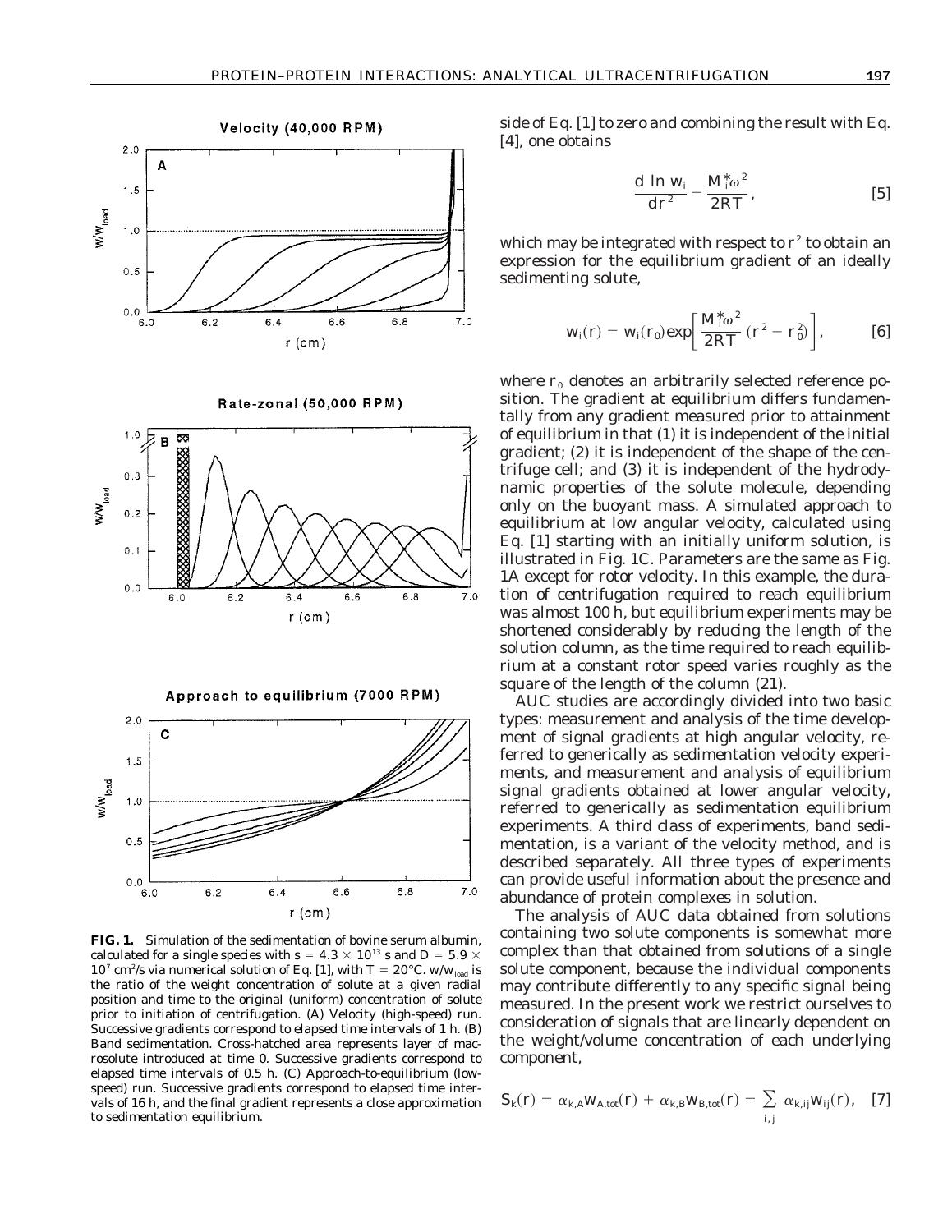where  $S_k$  denotes the  $k$ th class of signal (corrected for background),  $\alpha_{k,x}$  is the constant of proportionality between signal *k* and weight/volume concentration of pure component *X*, and  $\alpha_{k,ij} \equiv \alpha_{k,\text{A}} f_{\text{A},ij} + \alpha_{k,\text{B}} f_{\text{B},ij}$ , where  $f_{x,ij}$  is the mass fraction of component *X* in  $A_iB_j$ . 9 While this condition is satisfied for many types of signals and macrosolutes, it is of course incumbent on the investigator to ascertain that it is true (to within experimental precision) for the particular signal and set of experimental conditions chosen, by means of signal measurements performed on solutions of known composition.

#### Background and Baseline Signals

All of the analyses to be described in subsequent sections are predicated on the availability of data in the form of signals that are linear in the w/v or molar concentration of solute species and components as indicated in Eq. [7]. Ordinarily, actual experimental data include extra signal contributions from sources other than sedimenting solutes. It is necessary to understand and take account of these extra signals, or eliminate them insofar as possible, to properly analyze that part of the signal that reflects solute behavior.

Radius- and time-independent contributions to the overall observed signal may arise from the presence of one or more unsedimenting (usually small-molecule) solutes in the solution being studied. If these are present in the buffer, the contribution can usually be eliminated by measurement and subtraction of buffer signal. However, if the extra signal is due to contamination of the test solute species, buffer subtraction will not suffice. One common method of correcting for such contamination is to overspeed at the conclusion of a low-speed equilibrium run, after the equilibrium signal gradient(s) has been acquired. The solution is then sedimented at maximum rotor velocity until all macrosolutes are cleared from the innermost region of solution. This is evidenced by the appearance of a radially independent baseline adjacent to the meniscus, the mean amplitude of which may then be measured and subtracted from all points in the equilibrium gradient previously obtained. This method is not applicable when the baseline is subject to significant changes with time.

Radius- and time-independent offsets may also be due to artifacts or limitations of the optical systems used to acquire the signal. For example, interferometric optics permit one to measure differences between the refractive index at different radial positions in the cell, but do not provide an absolute measure of refractive index (and hence concentration) at any point. Hence in a low-speed sedimentation equilibrium experiment carried out with refractometric optics, one must allow for the presence of a constant concentration offset of undetermined magnitude that must be evaluated via model fitting to the data. It should be evident that the necessity of doing so increases the number of variable fitting parameters by one for each radially scanned sample, with consequent reduction in the precision of best-fit parameter values determined by the modeling process (24).

Other types of instrumental artifacts can lead to offsets that vary considerably with radial position (see, e.g., Fig. 7A) and possibly with time as well. Two automated methods for the elimination and/or evaluation of instrumental artifacts in data acquired from the Beckman–Coulter analytical ultracentrifuge have recently been implemented in software programs that are now available through RASMB. The timederivative method of Stafford (25) is applicable to the analysis of sedimentation velocity data, while the linear least-squares approach of Schuck (26) may be applied to the analysis of both velocity and approach-toequilibrium data.

#### Association Equilibria

Analytical ultracentrifugation may be used to detect and characterize macromolecular complexes in solution, independent of whether or not these complexes are in chemical equilibrium with uncomplexed reactants. The presence (or absence) of reversible—as opposed to irreversible—heteroassociations is revealed by the ability (or inability) to quantitatively model one's experimental results in the context of a hypothetical equilibrium association scheme. In such a scheme one postulates the presence of a finite set of heterocomplexes A*i*B*<sup>j</sup>* of specified composition, denoted here by {*ij*}, together with a corresponding basis set of equilibrium association constants. Depending on circumstances it may be particularly convenient to express species concentrations in terms of one or another set of concentration units that are proportional to each other and to the number density of molecules of that species. These are the weight/volume concentration  $W_{ij}$ , the molar concentration  $c_{ij} = w_{ij}/M_{ij}$ , and the species signal magnitude  $S_{k,ij} = \alpha_{k,ij} w_{ij}$ , where the signal proportionality constants  $\alpha_{k,ij}$  are defined in the text following Eq. [7]. Accordingly, the equilibrium association constant for formation of species {*ij*} from monomeric A and monomeric B may be defined with respect to each of these concentration scales; their definitions and the constants of proportionality between them are given here:

<sup>9</sup> Examples of different classes of signals might be the UV or visible absorbance at different wavelengths, the refractive index, or the activity of a radiolabel. For these respective signals  $\alpha_{k,X}$  would represent a specific extinction coefficient, specific refractive increment, or specific radioactivity of component *X*.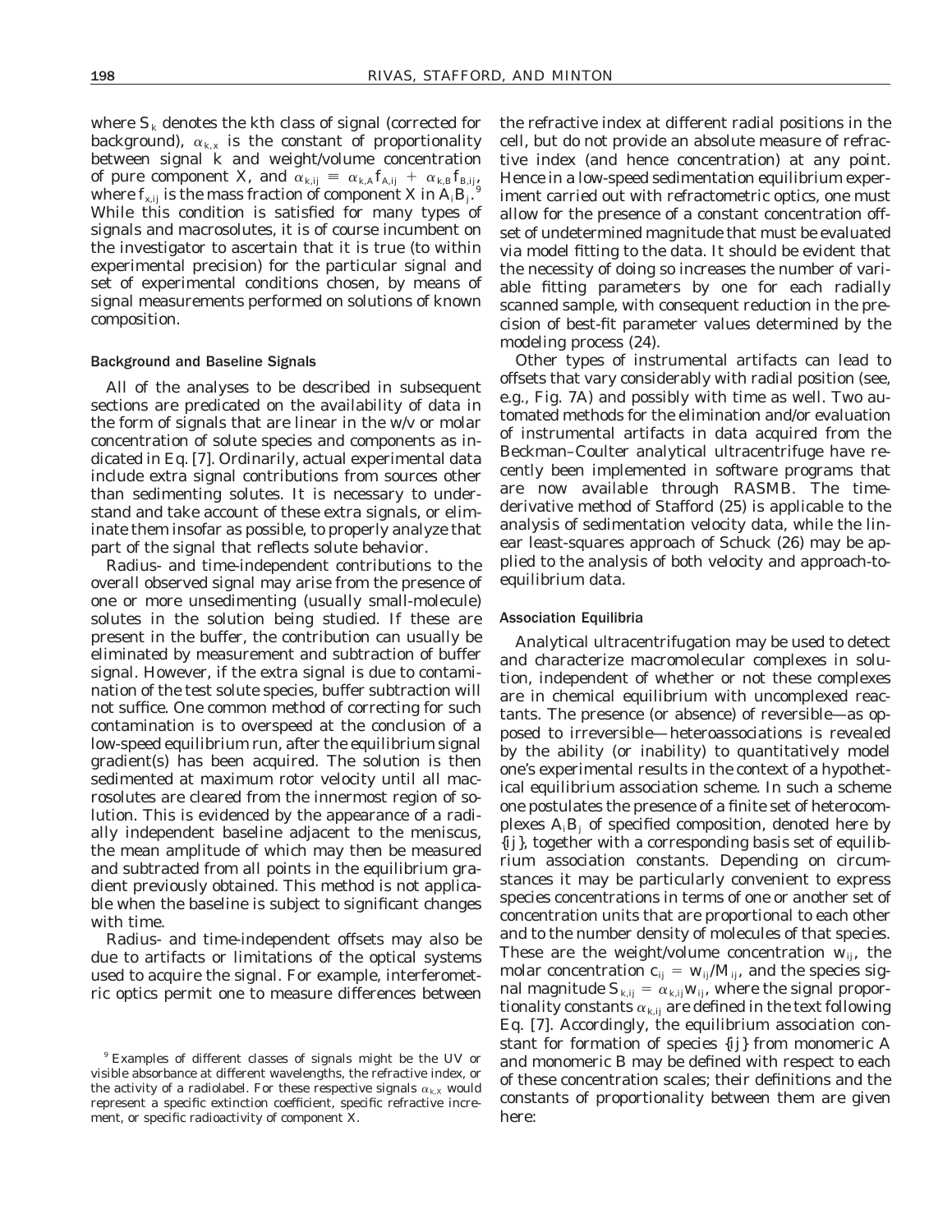$$
K_{ij}^w \equiv \frac{W_{ij}}{W_{10}^j W_{01}^j},
$$
 [8a]

$$
K_{ij}^c \equiv \frac{c_{ij}}{c_{10}^i c_{01}^j} = \frac{M_{10}^i M_{01}^j}{M_{ij}} K_{ij}^w
$$
 [8b]

$$
K_{ij}^{(k)} \equiv \frac{S_{k,ij}}{S_{k,10}^i S_{k,01}^j} = \frac{\alpha_{k,ij}}{\alpha_{k,10}^i \alpha_{k,01}^j} K_{ij}^w
$$
 [8c]

Note that  $K_{ij}^{(k)}$  is not defined if either A or B does not contribute to the *k*th signal.

Given a set of association constants  $K_{ii}$ , or equivalent constants that may be defined as functions of the  $K_{ii}$  (see below), one may calculate the equilibrium concentrations of all species as a function of the composition of the solution, as specified by the total concentrations of A and B. The general procedure for doing so is illustrated in the Appendix for the example reaction scheme introduced below.

To estimate equilibrium constants from experimental data reflecting signal average properties of the solution, it is essential that conditions be established under which all relevant species can be significantly populated. Consider, for example, the stepwise model (Scheme 1) elaborated in the Appendix.  $K_I$  can be evaluated with precision only under conditions such that A, B, and AB are all present in significant concentration, and  $K_{\text{II}}$  can be evaluated with precision only under conditions such that B, AB, and  $AB_2$  are all present in significant concentration. Depending on the relative magnitudes of  $K_{\text{I}}$  and  $K_{\text{II}}$ , it may not be possible to measure both constants at a single solution composition. The most efficient way to explore the various possibilities is by means of numerical simulation, as described for the above reaction scheme in the Appendix [see also (27)]. It is imperative to employ global fitting to a series of runs using a range of ratios of total A to total B because of the ambiguities inherent in a two-step binding process. Neither the weight-average molecular weight nor the weight-average sedimentation coefficient will be a single-valued function of the mixing ratio of total A to total B (6). However, a correct (physically possible) solution to the least-squares problem will return calculated values of the loading concentrations of total A and B that are either approximately equal to or less than the known loading concentrations (depending on whether or not mass is conserved or lost during the experiment), while an unphysical solution will return a calculated value of at least one of the two loading concentrations that is significantly greater than the known value.

 $A + B \rightleftharpoons AB$  $W_{\text{I}}^{\text{W}} \equiv K_{11}^{\text{W}} = W_{11}/(W_{10}W_{01})$  $AB + B \rightleftharpoons AB$ <sub>2</sub>  $W_{II}^W \equiv K_{12}^W / K_{11}^W = W_{12} / (W_{11} W_{01})$ **SCHEME 1**

#### III. SEDIMENTATION EQUILIBRIUM

Consider a solution containing monomeric A (denoted by {10}), monomeric B {01}, and possibly one or more heterocomplexes {*ij*}. At sedimentation equilibrium the concentration gradient of signal *k* is obtained by combining Eqs. [6] and [7],

$$
S_k(r) = \sum_{i,j} S_{k,ij}(r) = \sum_{i,j} S_{k,j}(r_0) \exp \left[ \frac{M_{ij}^* \omega^2}{2RT} (r^2 - r_0^2) \right],
$$
\n[9]

where  $S_{k,ij}(r_0) = \alpha_{k,ij} w_{ij}(r_0)$ . Note that Eq. [9] is true, independent of whether or not the heterocomplexes are in equilibrium with each other and with monomeric A and B. The quantities  $M_{10}^*$  and  $M_{01}^*$  may be measured independently, by performing sedimentation equilibrium experiments on solutions of the individual components. Providing that the association of A and B is independent of pressure over the range of pressures encountered in the experiment, as is almost always the case for equilibrium experiments conducted at relatively low rotor speed and short column length (28, 29), it follows that

$$
M_{ij}^* = iM_{10}^* + jM_{01}^*.
$$
 [10]

Thus the value of *M*\**ij* may be independently calculated for any postulated species in a model, leaving only the corresponding value of  $S_{k,ij}(r_0)$  to be determined by curve fitting.<sup>10</sup> Thus the presence of heterocomplexes at significant concentration in a solution mixture of A and B would be evidenced by the failure of the equilibrium gradient to be modeled (to within experimental precision) by an equation of the form of Eq. [9] containing just two terms,

$$
S_k(r) = S_{k,10}(r) + S_{k,01}(r), \qquad [11]
$$

with two unknown variables to be evaluated via nonlinear least-squares analysis,  $S_{k,10}(r_0)$  and  $S_{k,01}(r_0)$ .<sup>11</sup>

<sup>&</sup>lt;sup>10</sup> If  $\alpha_{k,A}$  and  $\alpha_{k,B}$  are both  $\geq 0$ , as is ordinarily the case, then  $S_{kji}(r_0) \geq 0$  for all *i* and *j*. To ensure that least-squares modeling does not lead to unphysical values of  $S_{k,i}(r_0)$ , it is common practice to employ log  $S_{k,ij}(r_0)$  rather than  $S_{k,ij}(r_0)$  as the actual parameter values to be obtained by curve fitting. Since the transformation is obvious, we shall continue to refer to  $S_{k,ij}(r_0)$  as the fitting parameters for the sake of didactic clarity.

<sup>&</sup>lt;sup>11</sup> It is assumed here that for the *k*th signal, both  $\alpha_{k,10}$  and  $\alpha_{k,01}$  are nonzero. If, for example,  $\alpha_{k,01} = 0$ , as would be the case if the *k*th signal arose from a label that is only attached to component A, then the  $S_{k,01}(r)$  term in Eqs. [8] and [10] (and comparable equations to follow) vanishes because monomeric B is "invisible" to a probe of the *k*th signal. This property is exploited in the technique of tracer sedimentation equilibrium, described below.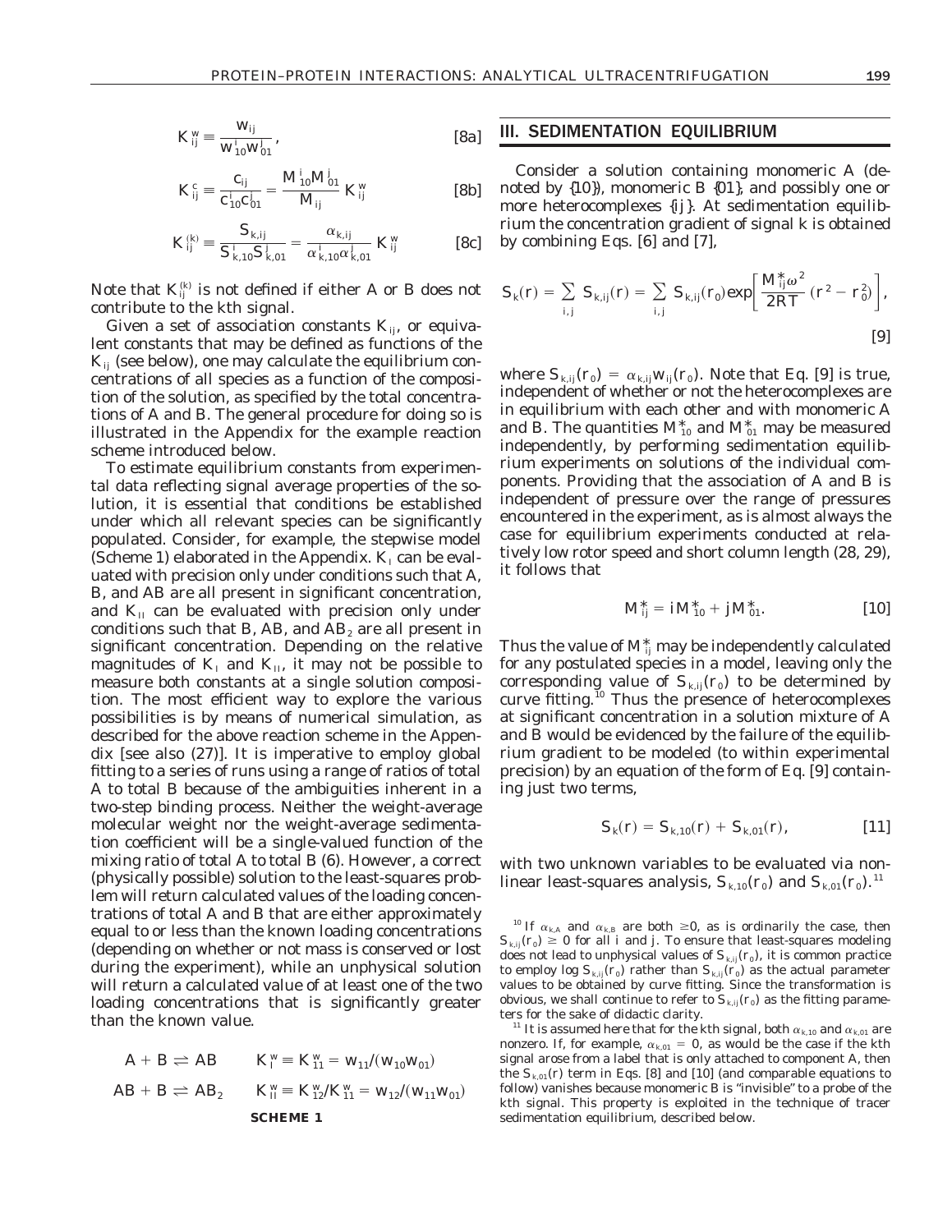$0.8$ 

 $0.7$ 

 $0.6$ 

If Eq. [11] fails to describe the data to within the precision of measurement, then one explores progressively more complex models until the simplest model accommodating the data is found. The simplest model for heteroassociation would involve the presence of a single heterocomplex {*ij*} of unknown stoichiometry,

$$
S_k(r) = S_{k,10}(r) + S_{k,01}(r) + S_{k,ij}(r),
$$
 [12]

with three unknown parameters  $S_{k,10}(r_0)$ ,  $S_{k,01}(r_0)$ , and  $S_{k,i}(r_0)$ . A variety of possible complex stoichiometries may be tried in a systematic fashion (e.g.,  $\{11\} \rightarrow$  ${21} \rightarrow {12} \rightarrow \cdots$ ) until a satisfactory fit is obtained. It may prove difficult to fit the data to within experimental precision with a model containing only a single complex. In that event, a model containing several complexes, expressed generally as

$$
S_k(r) = S_{k,10}(r) + S_{k,01}(r) + \sum_{i,j} S_{k,ij}(r), \qquad [13]
$$

may be fit to the data, $12$  and by inspection of the relative magnitudes of the best-fit values of the various  $S_{k,ii}(r_0)$ , it may be possible to determine whether one or more species included in the model are negligible. If so, these species may be eliminated, the simplified model refitted to the data, and the values of the nonnegligible  $S_{k,ij}(r_0)$  determined with greater precision.

The following is an example of an analysis carried out according to the procedure described above. In a study of the interaction between  $\alpha$ -chymotrypsin (CT) and soybean trypsin inhibitor (STI), Quast and Steffen (30) first centrifuged each protein separately to sedimentation equilibrium to determine the buoyant molar mass of each, and to establish that neither protein self-associated under the conditions of the experiment. Next, a mixture of the two proteins was centrifuged to sedimentation equilibrium and the absorbance gradient plotted in Fig. 2 was obtained. Also plotted in Fig. 2 are the gradients calculated from the best fits of Eq. [10] (no heteroassociation), Eq. [11] (a single complex  $STI \cdot CT$ ), and Eq. [12] (two complexes STI  $\cdot$  CT and STI  $\cdot$  CT<sub>2</sub>). Analysis of the magnitude and distribution of residuals obtained from the best fits of the respective models indicates that the inclusion of the ternary complex provides a statistically significantly improved fit to the data. $^{13}$ 

It is reiterated here that the above analysis yields no information about whether any detectable complex A*i*B*<sup>j</sup>* is in reversible equilibrium with monomeric A and B. To test the hypothesis of reversible equilibrium, one must postulate the existence of a set of one or more association equilibria, specified by the equilibrium constants  $K_{ij}^w$  defined in Eq. [8]. If the association of A and B is independent of pressure over the range of pressure encountered in the experiment (as assumed above) then  $K_{ij}^w$  is independent of radial position, and it is readily shown (31) that sedimentation equilibrium and chemical equilibrium may be simultaneously achieved at all points in the centrifuged solution. It follows that a general model for  $S_k(r)$  may be written as

$$
S_k(r) = \alpha_{k,10} W_{10}(r) + \alpha_{k,01} W_{01}(r) + \sum_{i,j} \alpha_{k,ij} K_{ij}^w W_{10}^i W_{01}^j.
$$
\n[14]

Since all of the  $\alpha_{k,ij}$  are known functions of the independently determined values of  $\alpha_{k,\text{A}}$  and  $\alpha_{k,\text{B}}$ , the only parameter values to be determined by fitting are  $W_{10}(r_0)$ ,  $W_{01}(r_0)$ , and one  $K_{w,ii}$  for each complex postulated in any particular model. The reader may have already observed that for a given set of postulated complexes, Eq. [14] contains the same number of undetermined parameters as Eq. [13]; it follows that any

> No heteroassociation 1-1 association only

1-1 and 1-2 association



model); dot–dot–dash, best fit of Eq. [11] (1:1 association model);

solid, best fit of Eq. [12], with 1:1 and 1:2 complexes.

 $12$  Any particular model should be limited to a small set of complexes (two or three at most), as the ability to fix parameter values with any certainty declines sharply as the number of postulated species increases.

 $13$  While it is theoretically possible to obtain a fit of equal quality by postulating the presence of the alternate ternary complex  $STI_2 \cdot CT$ instead of STI  $\cdot$  CT<sub>2</sub>, the best-fit values of  $S_{290,i}$  so obtained are grossly incompatible with the known loading concentrations and extinction coefficients of the two proteins at 290 nm, leading to rejection of this model.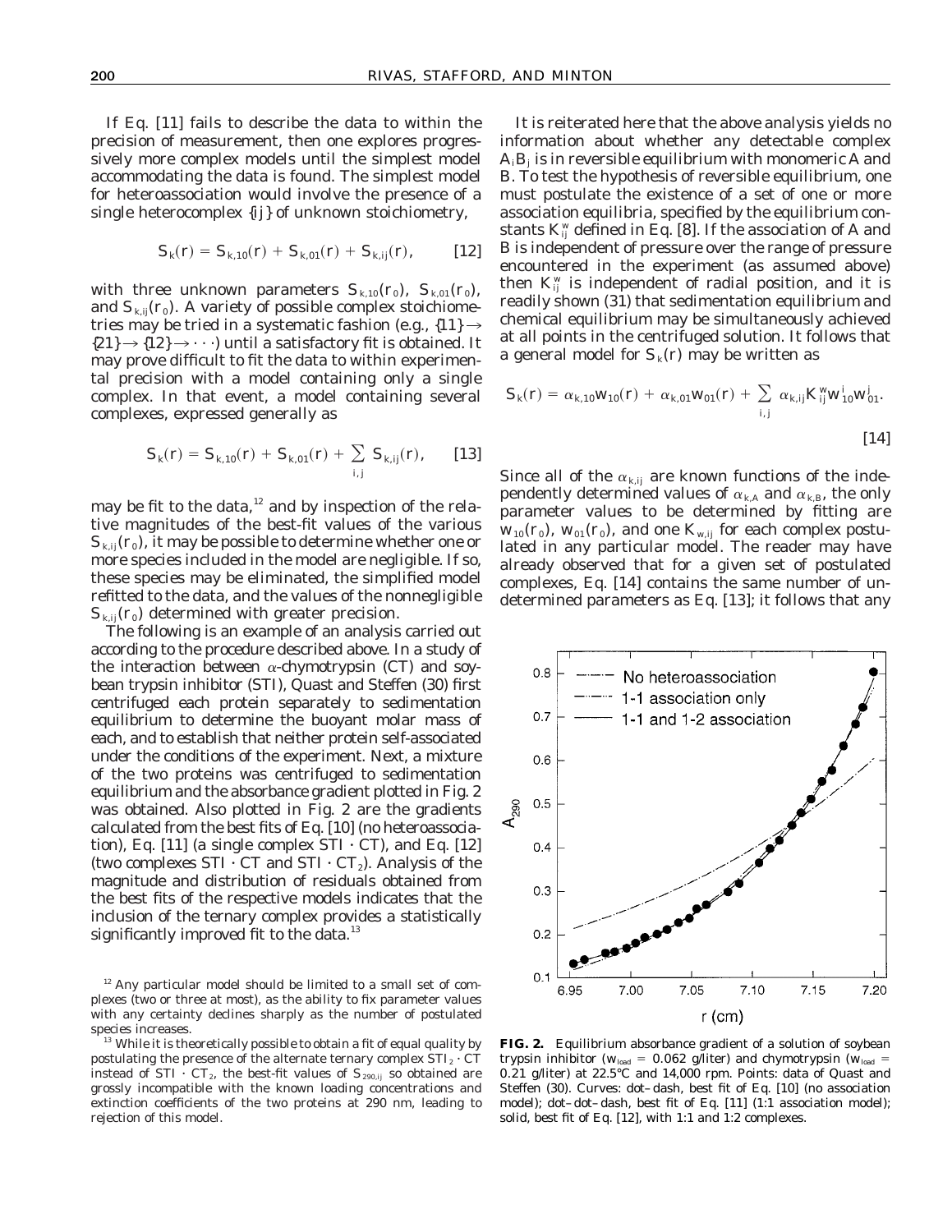single data set<sup>14</sup> that can be modeled to within experimental precision by one of these equations can be modeled by the other. To establish the presence of reversible associations, it is necessary to globally model several data sets obtained from several solutions of different composition (ratio of total A to total B) with the condition that only the values of  $W_{10}(r_0)$  and  $w_{01}(r_0)$  be allowed to vary between data sets, while the  $K_{w,i}$  are constrained to be the same for all data sets. While global modeling of  $n_d$  data sets with a general mixture model specifying  $n_c$  complexes (Eq. [13]) would entail determination of the value of  $n_d(2 + n_c)$  unknown parameters, modeling the same amount of data with a model specifying  $n_c$  equilibrium complexes (Eq. [14]) would entail the determination of only  $2n_d + n_c$ unknown parameters. Since this is  $n_c(n_d - 1)$  fewer parameters than required by the general mixture model, the ability of Eq. [14] to successfully fit the combined data would thus provide significant evidence for the presence of the proposed equilibria. The software package TWOCOMP (Table 1) fits multiple equilibrium absorbance scans from the XL-A by a model for self- and heteroassociation that allows for the presence of any or all of the complexes {20}, {02}, {11}, {21}, {12}, and {22} in chemical equilibrium with {10} and {01}.

Depending on the system being studied and the instrumentation used, the number of freely variable fitting parameters may be reduced even further by the application of constraints derived from conditions of mass or signal conservation (6, 32–34), by acquiring two or more radially dependent signals (such as absorbance at different wavelengths) that discriminate between the two solute components (34–38), and/or by acquiring data from each sample at multiple rotor speeds (39). The reader is referred to the original publications for descriptions of the various methods for reducing the number of freely variable parameters.

In the absence of even qualitative information obtained from other types of experiments, it is not uncommon or surprising to find that an initial set of sedimentation equilibrium experiments on a particular system yields data that may indicate the presence of significant heteroassociation, yet fail to discriminate between alternate models of heteroassociation and/or fail to yield unambiguous quantitative estimates of postulated equilibrium constants. Hsu and Minton (29) have described a strategy for efficiently designing additional experiments to obtain the most information per experiment. According to this strategy, one uses simulations, constrained to fit the behavior exhibited by the initial set of experiments, to find the solution composition or compositions (loading concentrations of the individual components) at which measured signals

 $14$  A data set consists of a measurement of signal as a function of radial distance obtained in a single solution at a single rotor speed.

are most sensitive to alterations in model parameters and vice versa. Hsu and Minton demonstrated that equilibrium signal gradients obtained at those particular solution compositions contain the most information that can be effectively used to resolve ambiguities in the initial experimental results and, thus, facilitate further characterization of the underlying association equilibria. Simulations of this type were used by Rivas *et al.* (40) to determine solution compositions at which sedimentation equilibrium experiments aimed at quantitative characterization of the heteroassociation between complement subcomponents C1r and C1s could be most efficiently carried out. Optimization of information content in sedimentation equilibrium studies of heteroassociation has also been discussed by Roark (39) and Philo (6).

#### IV. TRACER SEDIMENTATION EQUILIBRIUM

The use of tracers substantially extends the range of solute concentrations and solution compositions over which sedimentation equilibrium may be characterized experimentally, as the tracer signal is optimized for the particular method of measurement, independent of the total solute concentrations. This provides a very useful way to discriminate between alternative proposed mechanisms of macromolecular association.

A tracer (A\*) is generated by labeling one macromolecular species (i.e., A) with a reporter group that provides a signal unique to the labeled component. The experimenter must of course establish that A\* is a bonafide tracer, i.e., that the behavior of molecules of A\* is physicochemically indistinguishable from that of the corresponding unlabeled molecules of A under the conditions of the experiment. Not only is it necessary that the molar mass of any attached label be less than about 1% of that of the parent macrosolute, but the label must neither facilitate nor inhibit interactions between the tracer and other molecules.

A typical utilization of tracer sedimentation equilibrium to detect and characterize the association between two macromolecular solutes (A and B) would be the following: a series of solutions is prepared containing a fixed small amount of tracer A\* sufficient to give the appropriate signal level, together with different amounts of unlabeled B. Each of these solutions is centrifuged to sedimentation equilibrium and the gradient of tracer signal measured by one of the methods described in Section I. Additionally, a gradient of a second signal that is linear in the concentration of B may be measured; this second gradient will reflect the concentration gradient of B independently of that of A, as A\* will constitute a negligible fraction of total solute. Any effect of unlabeled B on the signal gradient of A\* will reflect heterointeractions between molecules of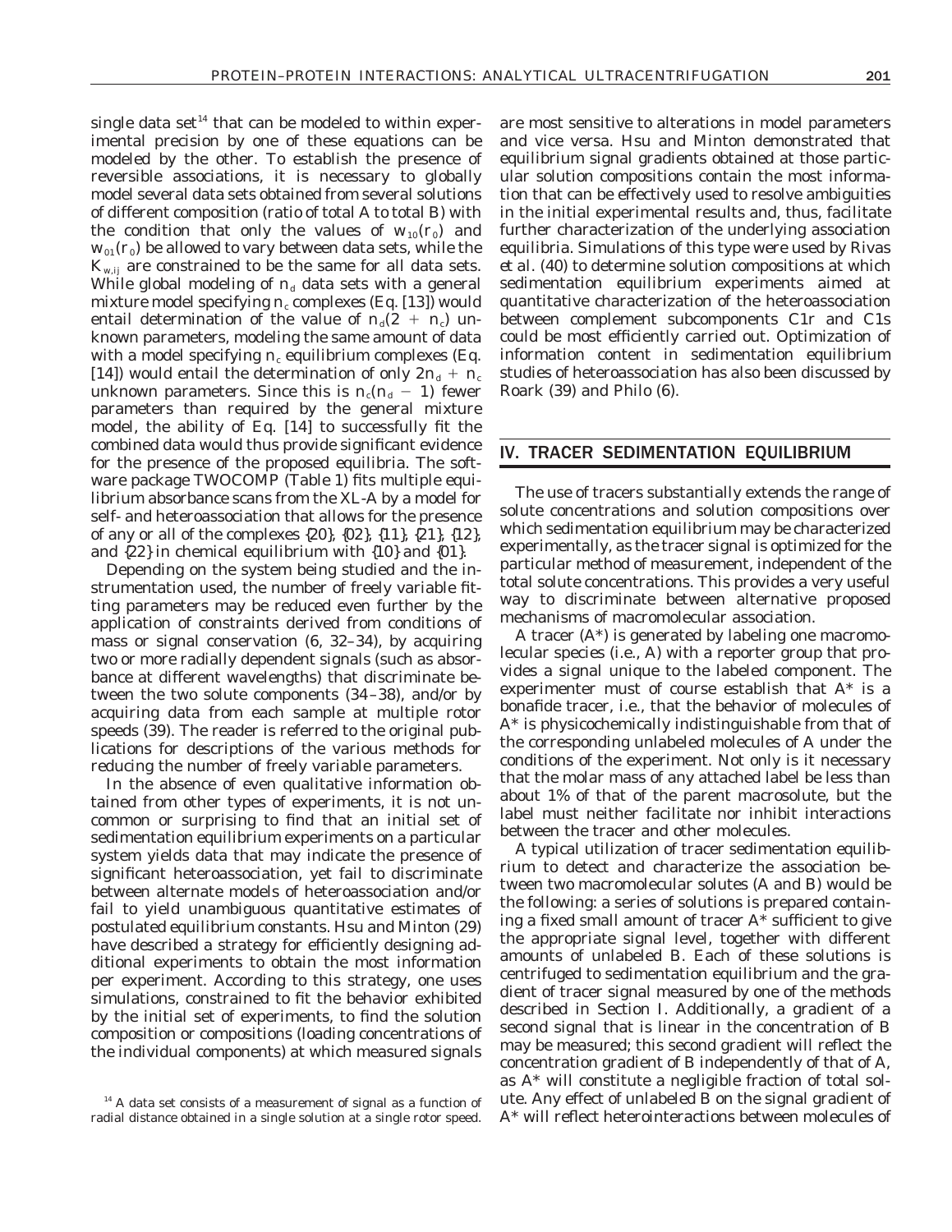A and B  $(40)$ .<sup>15</sup> In principle, these interactions may be either attractive, leading to the formation of one or more heterocomplexes of A and B, or repulsive, leading to nonideal behavior. This review is limited to consideration of heteroassociations in ideally sedimenting solutions; the characterization of repulsive interactions via sedimentation equilibrium is discussed elsewhere  $(16, 17, 42).$ <sup>16</sup>

Experimental systems studied via tracer sedimentation equilibrium fall into two qualitatively distinct categories. In the first category, the reactants are of comparable buoyant mass and heterocomplexes are at most only a few times more massive than the reactants. Under conditions appropriate for the analysis of sedimentation equilibrium, any species present in significant concentration at the base of the solution is present in significant concentration throughout the solution. In the second category, one reactant and/or the heterocomplex(es) are much more massive—by at least an order of magnitude—than the smaller reactant. In such solutions it is possible to clear the heavier species from the region of solution closest to the meniscus, while retaining in this region the lighter free tracer species. Distinct and qualitatively different analyses have been developed to treat each of these categories, which are summarized here in turn.

### Category 1: Smaller Range of Sizes of Sedimentable Species

The solutions are centrifuged to equilibrium in short solution columns (no more than 3–4 mm from meniscus to base) at a rotor speed such that the tracer signal at the base is estimated to exceed that at the meniscus by a factor of no more than 3 or 4. Under such conditions, the gradient of tracer signal *k* should be reasonably well described by the relation

$$
S_k(r) = S_k(r_0) \exp\left[\frac{\langle M_{w,\Delta}^* \rangle \omega^2}{2RT} (r^2 - r_0^2)\right].
$$
 [15]

The value of the cell-average quantity  $\langle M_{\rm w,A}^* \rangle$  may be shown to closely approximate the value of the weightaverage buoyant molar mass of A, defined by

$$
M_{w,\text{A}}^* = \frac{\sum_{i,j} f_{\text{A},ij} W_{ij} M_{ij}^*}{W_{\text{A,tot}}},
$$
 [16]

<sup>15</sup> Note that the identical methodology may be used for detection of self-association as well as heteroassociation, if B is simply unlabeled A (41).

<sup>16</sup> Neglect of repulsive interactions limits the validity of the analysis described here to solutions containing no more than a total of 1–5 mg/ml macromolecular solute under favorable conditions (moderate ionic strength and pH) and much lower concentrations under unfavorable conditions (low ionic strength, low or high pH) (15, 16, 43).

that is characteristic of the loading composition of the solution (40). Each sample scanned thus provides an experimentally measured value of the dependent variable  $M_{\scriptscriptstyle\rm\scriptscriptstyle W,A}^*$  for the particular solution composition specified by the loading concentrations of the two components  $\{W_{A,\text{tot}}(\text{load})\}$ ,  $W_{B,\text{tot}}(\text{load})\}$ . When a sufficient number of measurements have been made over a sufficient range of loading compositions, the experimentally measured dependence of  $M_{\mathrm{\textit{w},A}}^{\ast}$  on  $\textit{w}_{\mathrm{A,tot}}$  and  $\textit{w}_{\mathrm{B,tot}}$ may be modeled by hypothetical reaction schemes to determine the most appropriate reaction scheme and the best-fit values of equilibrium constants in such schemes.

An example of such an analysis may be found in a study of the interactions between complement subcomponents C1r and C1s (40). A summary of the experimental results is shown in Fig. 3. From knowledge of the molar masses of individual peptide chains it is evident, even prior to modeling, that in the absence of C1s, C1r is present as a dimer, and that in the presence of saturating concentrations of C1s, C1r sediments as a  $(C1r)_{2}(C1s)_{2}$  heterotetramer. Such information provides an important guide to the selection of the most probable association scheme(s). Other studies carried out using this technique, and variations thereof, include characterizations of the heteroassociation of apolipoproteins A-2 and C-1 (35) and the effect of DNA on the association of lambda CI repressor (44).

#### Category 2: Larger Range of Sizes of Sedimentable Species

To carry out this analysis one must measure individual gradients of both  $A^*$  and B, i.e.,  $W_{A,\text{tot}}(r)$  and  $W_{\text{B,tot}}(r)$ . If all  $A_iB_j$  complexes and free B are depleted from the region  $(r < r')$ , then all A\* present in this



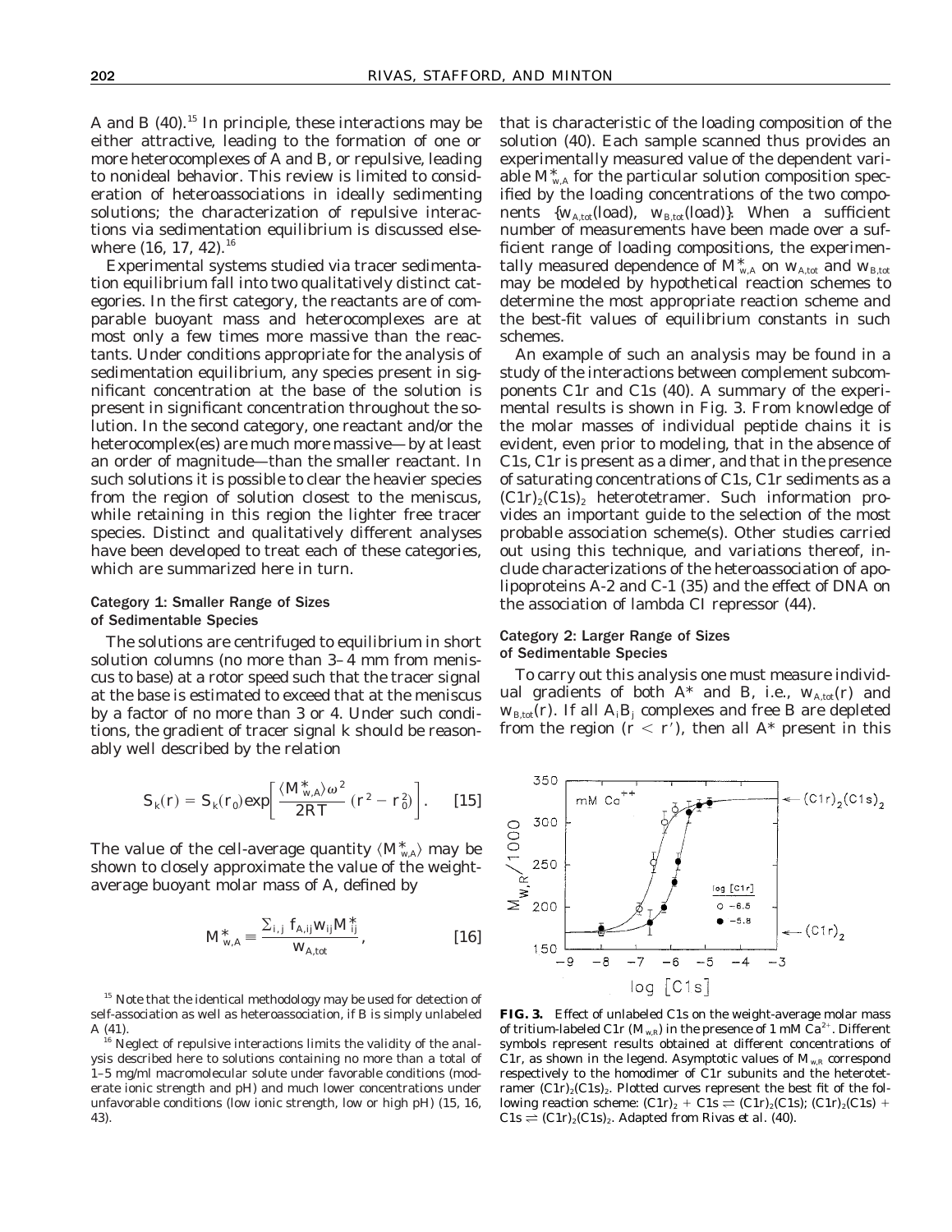region is free, i.e.,  $W_{A,\text{free}}(r) = W_{A,\text{tot}}(r)$  for  $r < r'$ . An example of such behavior is shown in Fig. 4, taken from a study of the interaction of fibrinogen with platelet fibrinogen receptors (45). Assuming that the solution is at sedimentation equilibrium, the gradient of free A\* may be extrapolated to any value of *r* using Eq. [6] together with the known buoyant molar mass of A\* and the value of  $W_{\text{A,free}}(r_0)$  obtained at the meniscus (or any other  $r < r'$ ). Since the total concentration of  $A^*$ ,  $W_{A,\text{tot}}(r)$ , is known in the region containing complexes, the concentration of bound  $A^*$  at any value of  $r > r'$ may then be calculated as a function of position via simple subtraction:





**FIG. 4.** (A) Gradient of <sup>125</sup>I-labeled fibrinogen (Fbg\*) in the absence and presence of integrin  $\alpha$ IIb $\beta$ 3. Loading concentration of tracer is equal for all data sets. Triangles, open circles: gradients of label [proportional to  $W_{\text{Fbc,tot}}(r)$ ] in the absence of binding to integrin; closed circles: gradient of label in the presence of integrin under binding conditions; curves: calculated gradients of unbound Fbg\* [proportional to  $W_{Fbg,free}(r)$ ]. (B) Gradient of unlabeled integrin in the same centrifuge tube. Reproduced from *J. Mol. Recog.,* G. Rivas, K. Tangemann, A. P. Minton, and J. Engel, Copyright John Wiley & Sons Limited. Reproduced with permission.

One can then tabulate the value of  $W_{A, bound}(r)/W_{B, tot}(r)$  as a function of  $W_{\text{A,free}}(r)$  for all data acquired in the region  $r > r'$ , and analyze this model-independent result equivalent to a binding isotherm—in the context of postulated schemes for equilibrium binding of A to B. The data presented in Fig. 4 were analyzed to yield the dependence of fibrinogen binding on free fibrinogen concentration plotted in Fig. 5. Other applications of this method and variations thereof include characterization of the binding of glycolytic enzymes to fibrous actin (46) and the binding of platelet glycoprotein IIb peptide 656–657 to fibrinogen (47).

#### Labeling Techniques

It cannot be too strongly stressed that successful utilization of the tracer sedimentation equilibrium methods described above depends crucially on the use of a label that provides the necessary sensitivity and linearity, while not perturbing the interactions to be explored. Traditional protein labeling reactions tend to produce heterogeneous products (e.g., labeling at multiple histidine and/or lysine residues), whereas recombinant technology enhances the ability of the investigator to insert a label at a unique site on a protein (48, 49). When a chromophoric or fluorophoric label (50) is used, it is essential to determine whether the signal for a fixed concentration of tracer varies with the concentration of unlabeled species present. If so, corrections for composition-dependent response must be developed and applied [for an example of such a correction, see (43)].

Postcentrifugation acquisition of tracer gradients provides the investigator with several additional options, including the ability to use radiolabeled tracers. Although many nonradioactive methods of labeling have been developed (50, 51), in our opinion radiolabeling (52, 53) still remains the "gold standard" of labeling techniques for quantitative purposes, due to the small size of the label, $17$  the strong signal available from isotopes with relatively short half-lives, and the demonstrated linearity of signal. The measurement of radiolabel activity in fractions of small volume has been remarkably simplified by the use of Beckman– Coulter Ready Caps, containing a solid scintillant, in place of scintillation fluid (12).

A vastly broader scope of investigation is provided by the ability to perform a tracer sedimentation equilibrium experiment on a solution containing an unlabeled (and hence unperturbed) tracer protein. Subsequent to establishment of sedimentation equilibrium and fractionation, the tracer component is labeled, and its concentration gradient measured via a chemically or im-

<sup>&</sup>lt;sup>17</sup> The size difference between tracer and unlabeled parent, as well as the extent of chemical perturbation, may be reduced to almost zero via metabolic labeling (48, 49).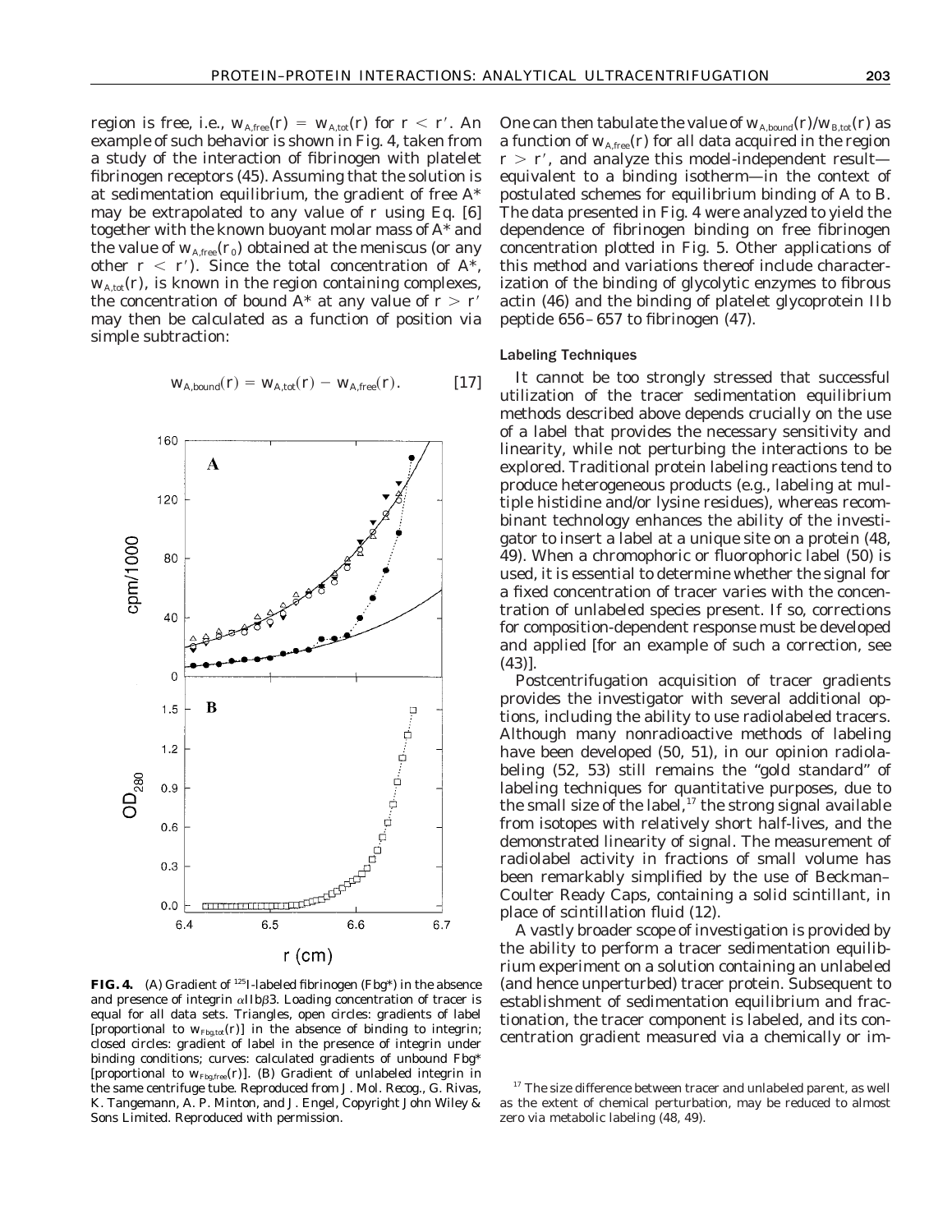munochemically specific reaction (e.g., an ELISA assay) carried out on samples taken from each of a series of radial fractions (53a).

#### V. SEDIMENTATION VELOCITY

Sedimentation velocity analysis of interacting systems can provide a wealth of information complementary to that obtained from sedimentation equilibrium analysis. There are at least four general approaches to the analysis of heterologous interacting systems by sedimentation velocity.

#### 1. Using the Centrifuge to Measure Concentrations of Free and Bound Species at Equilibrium

If both A and the complex sediment significantly faster than the "ligand" B, then after a certain period of centrifugation at high speed, the region of the solution closest to the meniscus will be fully depleted of A and any B associated with it. Thus the centrifuge can be used to measure the concentration of free ligand and, by subtraction from the known total (loading) concentration of B, the concentration of bound B, for various loading concentrations of A and B, enabling a binding isotherm to be constructed. This method was used by Revzin and von Hippel (54) to measure the equilibrium association constant for binding of *Escherichia coli lac*



**FIG. 5.** Plot of calculated ratio  $y = [Fbg]_{bound}$ /[integrin]<sub>total</sub> as a function of [Fbg]<sub>free</sub>. The plotted line represents the best fit of the equation  $y = nK_A[Fbg]_{free}$ . The slope of this line is interpreted as  $nK_A$ , the product of number of Fbg binding sites per integrin molecule and the equilibrium association constant for individual site binding. Reproduced from *J. Mol. Recog.,* G. Rivas, K. Tangemann, A. P. Minton, and J. Engel, Copyright John Wiley & Sons Limited. Reproduced with permission.

repressor to nonoperator DNA. Another example of the use of this method is the measurement of the equilibrium association constant for binding of skeletal heavy meromyosin and myosin subfragment to F-actin (55). In the above studies, absorption optics were used to measure the concentration of unbound protein. The ratio of free ligand to (total minus free) ligand was measured at a series of total concentrations to determine the binding isotherm. This method is a direct measurement of equilibrium concentrations and requires no measurements of sedimentation coefficients.

#### 2. Measuring and Modeling the Signal Average Sedimentation Coefficient as a Function of Loading Concentrations

The signal-average sedimentation coefficient is obtained from a background-corrected data set by simple integration over the boundary of absorbance or refractive index. The integration must start at the meniscus if the meniscus concentration is finite (and known) or in a region of zero concentration and zero gradient just centrifugal to the meniscus and end at a radial position where the concentration gradient is zero (i.e., the integration must start and stop where there is no contribution to transport from diffusion).<sup>18</sup> Integration yields the following signal-average squared position of the boundary,

$$
\langle r^2 \rangle^{(k)} \equiv \frac{\int \frac{S_{k,\text{plat}}}{S_{k,\text{ment}}} r(S_k)^2 dS_k}{S_{k,\text{plat}} - S_{k,\text{men}}},
$$
 [18]

where  $r(S_k)$  is the position of the boundary corresponding to a given signal level, *Sk*,men is the value of the *k*th signal at the meniscus, and *Sk*,plat is the value of the *k*th signal at the plateau. A plot of  $\ln (\langle r^2 \rangle^{(k)})$  versus  $2\omega^2 t$ then has a slope of  $\langle s \rangle^{(k)}$ , the signal-average sedimentation coefficient, defined as

$$
\langle s \rangle^{(k)} = \frac{\sum_{i,j} s_{ij} S_{k,ij}}{\sum_{ij} S_{k,ij}} = \frac{\sum_{i,j} s_{ij} \alpha_{k,ij} W_{ij}}{\sum_{i,j} \alpha_{k,ij} W_{ij}},
$$
 [19]

where  $s_{ij}$  is the sedimentation coefficient of species  ${j}$ , <sup>19</sup> and  $W_{ij}$  is the concentration of species  ${j}$  in the plateau region (2).

When data are acquired with interference optics, it is usual to assume that the  $\alpha_{k,ij}$  (in this case, the refractive increments) are equal for all protein species. This

<sup>&</sup>lt;sup>18</sup> This restriction may prevent measurement of the signal-average sedimentation coefficient if there are a wide range of sedimentation coefficients, as it may be impossible to obtain a sufficient number of radial scans for which there exist both a fully depleted meniscus region and a measurable plateau region.

<sup>19</sup> Sedimentation coefficients will be denoted by a lowercase *s* to distinguish them from experimental signals, denoted by an uppercase *S*.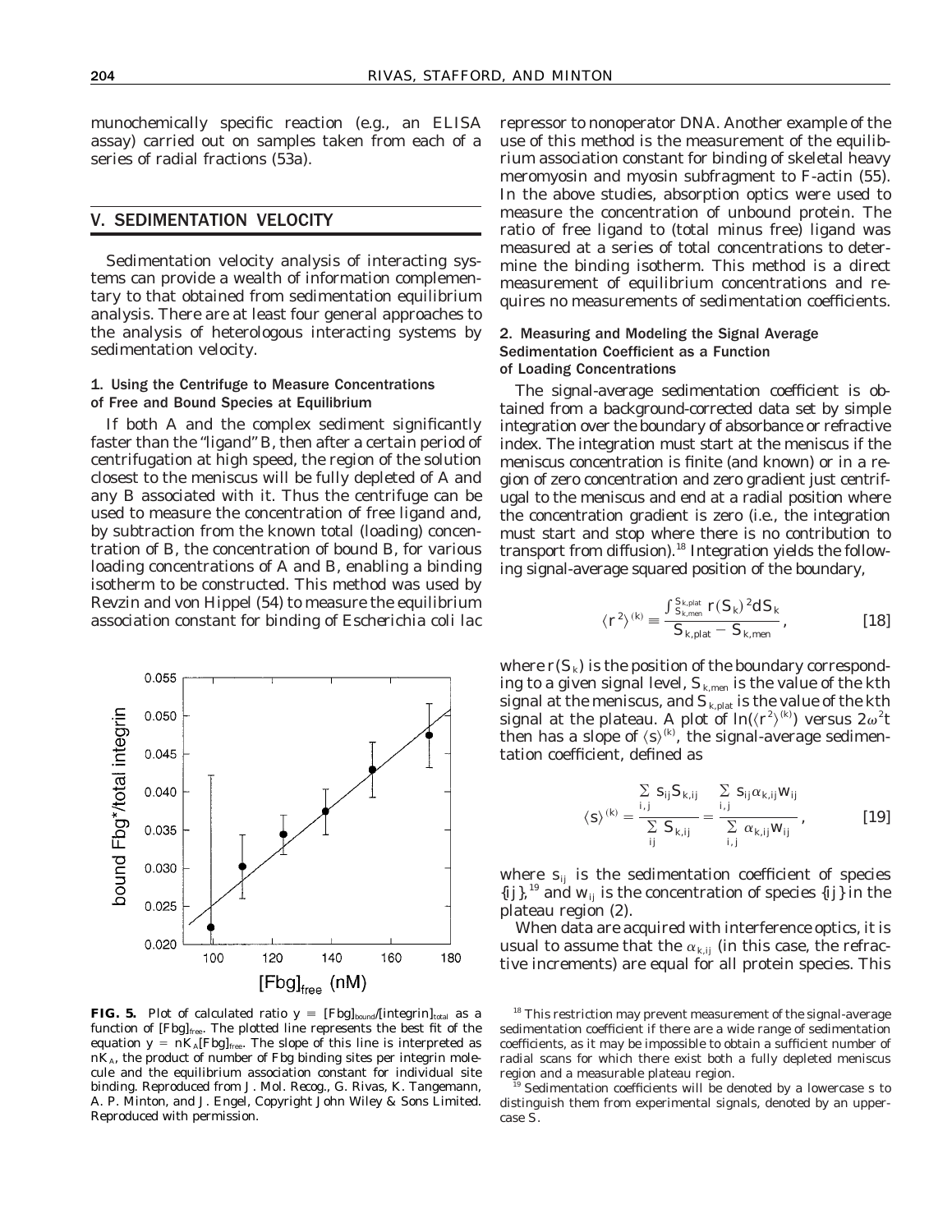assumption is usually good to within about  $\pm 5\%$  (56, 57). Under such conditions  $\langle s \rangle^{(k)}$  is approximately equal to the weight-average sedimentation coefficient. However, the assumption may not be quantitatively valid when one of the proteins is heavily glycosylated. When absorbance optics are used, the assumption of species invariant  $\alpha_{k}$ *i* is not generally valid for heterologous systems, since the specific extinction coefficients of the two components,  $\alpha_{kA}$ and  $\alpha_{kB}$ , may be significantly different at any arbitrarily selected wavelength. However, signal average quantities may be modeled directly, since independently measured or precalculated values of each of the  $\alpha_{k,ij}$  can be incorporated into the fitting function.

Equation [19] is valid whether or not the various sedimenting species are in chemical equilibrium. If the various species are in chemical equilibrium,  $\langle s \rangle^{(k)}$  may be reformulated as a function of equilibrium constants and the concentrations of monomeric A and B,

$$
\langle s \rangle^{(k)} = \frac{\sum\limits_{i,j} s_{ij} \alpha_{k,ij} K_{ij}^w w_{10}^i w_{01}^j}{\sum\limits_{i,j} \alpha_{k,ij} K_{ij}^w w_{10}^i w_{01}^j},
$$
 [20]

where  $W_{10}$  and  $W_{01}$  are, respectively, the concentrations of monomeric A and monomeric B within the plateau region.

Under favorable conditions equilibrium association schemes may be deduced and equilibrium association constants evaluated via nonlinear least-squares modeling of the dependence of the signal-average sedimentation coefficient on solution composition (total concentrations of A and B in the plateau region). However, an analysis of this type requires knowledge of the sedimentation coefficients of individual species, in addition to a model for association equilibria (such as the example provided in the Appendix). The values of  $s_{10}$  and  $s_{01}$ can usually be measured directly in solutions of the individual components. In the simplest heteroassociating system (i.e., formation of a single 1:1 complex), if the association constant is great enough, the value of  $s_{11}$  may be obtained by extrapolation of the measured value of  $\langle s \rangle^{(k)}$  to limiting high solute concentration in a solution containing a stoichiometric ratio of the two components. In more complex system, it may be impossible to measure independently the sedimentation coefficient of each complex, and recourse must be made to hydrodynamic models (58) or to curve fitting as described below, in which the sedimentation coefficients of the complexes are treated as variable parameters. If the proteins involved are essentially globular (i.e., axial ratio less than about 1:4) then one can often make use of a rule-of-thumb that *s* varies as  $M^{2/3}$  for a series of geometrically similarly shaped molecules (2).

Since sedimentation coefficients estimated using approximate hydrodynamic theory are intrinsically less reliable than calculated buoyant molar masses, modeling the composition dependence of the signal-average sedimentation coefficient is correspondingly a less reliable method of characterizing solution association equilibria than modeling the composition dependence of signal-average buoyant molar masses obtained from sedimentation equilibrium. However, because of the rapidity of sedimentation velocity measurements relative to ordinary sedimentation equilibrium measurements, this method can in principle be used to obtain information about solution associations of proteins that are too unstable to provide reliable sedimentation equilibrium data. Using the enhancement of sensitivity afforded by signal-averaging techniques such as the time-derivative method described below, sedimentation velocity can be used to conduct experiments at solute concentrations that are significantly lower than those accessible to conventional optical measurements of equilibrium gradients, hence permitting investigation of more strongly interacting systems than otherwise possible in the analytical ultracentrifuge.

#### 3. Analysis of the Time Derivative of the Signal Gradient

A time-derivative method for processing sedimentation velocity data has been developed by Stafford and coworkers (25, 59). The time-derivative method is based on the premise that the systematic background components that are invariant with time are completely eliminated when the time derivative of the signal gradient is computed. The resulting background-free time-derivative data can be averaged and converted to a distribution function,  $g_k(s^*)$  versus  $s^*$ , where  $s^*$  is an apparent sedimentation coefficient defined as

$$
s^* = \frac{1}{\omega^2 t} \ln \left( \frac{r}{r_{\text{men}}} \right). \tag{21}
$$

The time-derivative method is illustrated in Fig. 6. One starts with a series of signal profiles, each of which is rapidly acquired over a period sufficiently short that diffusion is negligible (Fig. 6A). In the Beckman– Coulter analytical ultracentrifuge, a radial scan of refractive index can be repeated as often as every 8 s, and a scan of absorbance, as often as every minute. The profiles are then subtracted in pairs to produce a series of time difference patterns approximating the time derivative of the signal profile at constant radius (Fig. 6B). The time-derivative curves may be transformed from a function of radius to a function of *s*\* according to Eq. [21], and then averaged at constant *s*\* to increase the signal-to-noise ratio (Fig. 6C). The averaged time-derivative curves are then converted to the apparent sedimentation coefficient distribution function  $g_k(s^*)$  (Fig. 6D) according to  $(25, 59)^{20}$ 

 $20$  Equations [22] and [23] have been generalized from those presented in (59) to allow for the possibility of nonuniform  $\alpha_{k,ij}$  in multicomponent systems.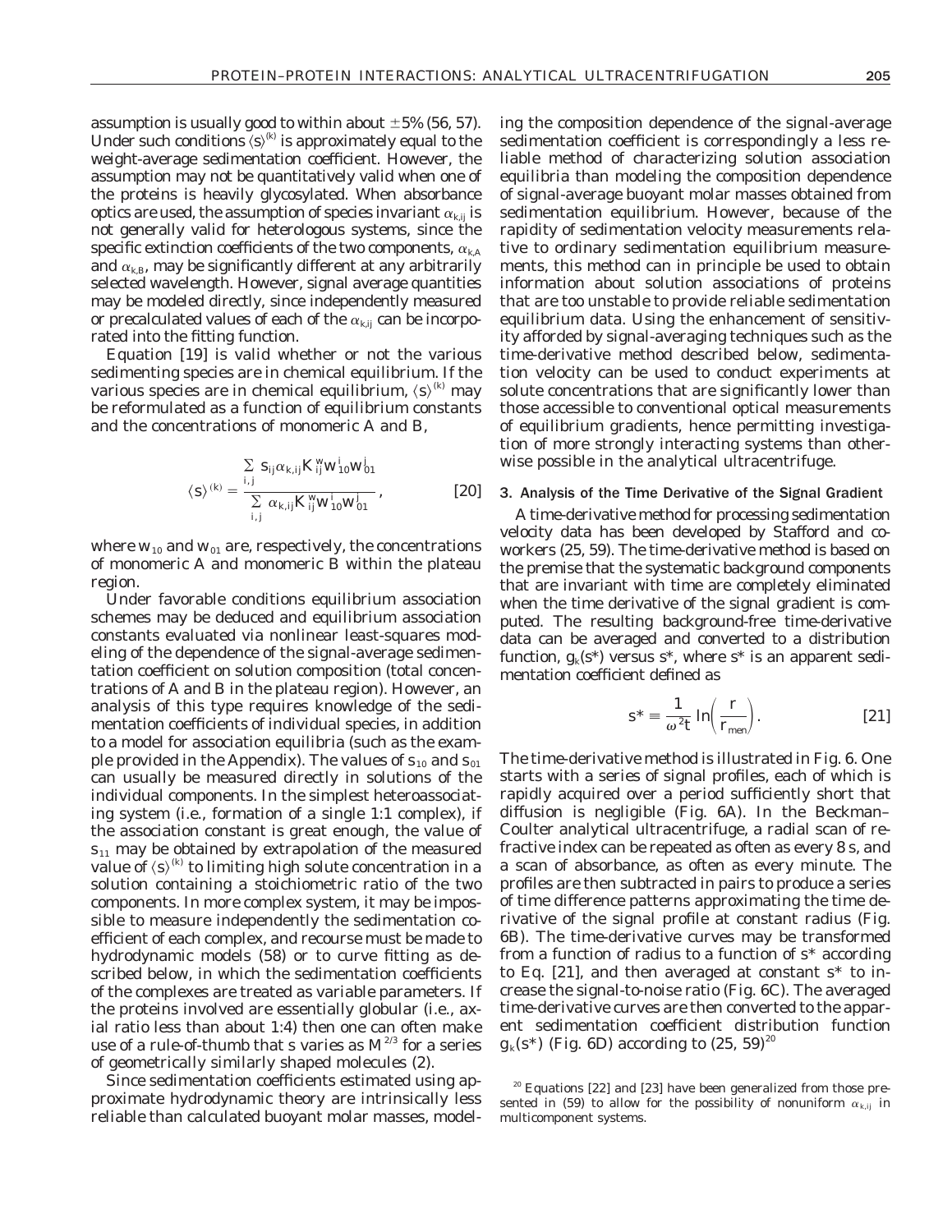$$
g_k(s^*) = \left(\frac{\partial S_k}{\partial s^*}\right)_t = \left[\left(\frac{\partial S_k}{\partial t}\right)_r + 2\omega^2 \int_0^{s^*} s'\left(\frac{\partial S_k}{\partial s'}\right)_t ds'\right] \times \left[\left(\frac{\partial t}{\partial s^*}\right)_r\right] \quad [22]
$$

The signal-average sedimentation coefficient  $\langle s \rangle^{(k)}$  may then be computed from the  $g_k(s^*)$  patterns using

$$
\langle s \rangle^{(k)} \cong \frac{\int_0^\infty s^* g_k(s^*) ds^*}{\int_0^\infty g_k(s^*) ds^*}.
$$
 [23]

The program DCDT (Table 1) calculates  $g_k(s^*)$  from a time series of interferometric or absorbance scans, and then calculates  $\langle s \rangle^{(k)}$  from  $g_k(s^*)$  as described above. A modified version of DCDT is included in the data analysis package provided by Beckman–Coulter to purchasers of the XL-A or XL-I analytical ultracentrifuge.

Analysis of the composition dependence of  $\langle s \rangle^{(k)}$  as measured by this technique proceeds as described in the previous section, via nonlinear least-square modeling using Eq. [19] together with an equilibrium model for the dependence of  $W_{10}$  and  $W_{01}$  on  $\overline{K}_{ij}^w$ ,  $W_{A,\text{load}}$ , and  $W_{\text{B,load}}$ .

A great deal of information can be obtained from a simple visual analysis of time-derivative patterns. For example, to identify a two-step binding reaction and distinguish it from a 1:1 complex, one can vary the initial ratios of A and B to differentially populate the singly bound and doubly bound species. In the example shown in Fig. 7, a dimeric single-chained antibody (sFv) and its antigen are mixed in ratios 1:4 and 4:1 to reveal the two bound species, AB and  $AB<sub>2</sub>$  (60). If this reaction had been a simple 1:1 complex, only a single complex AB would have formed and only one new boundary would have been seen (Fig. 7c). Figure 7B shows a dilution series of the system shown in Fig. 7A, mixed 1:2. The curves have been normalized to show the shift to dissociated species at the lower concentrations around 50 and 30 nM. By comparison to quantitative simulations of this system (27) we may deduce that value of the dissociation constant  $K_d$  (=1/ $K_{11}^c$ ) is less than about 0.1 nM.

Figure 7C shows *g*(*s*\*) analysis of an antigen– antibody system that forms a 1:1 complex and demonstrates the utility of *g*(*s*\*) analysis to distinguish easily between 1:1 and 2:1 binding stoichiometries; a 1:1 stoichiometry will show only a single peak for the complex for all ratios of A to B. A 2:1 stoichiometry will show two different peaks corresponding to the 1:1 and 2:1 complexes depending on which of the components is in excess as long as the complexes are substantially populated at the concentrations used.

## 4. Global Fitting to Numerical Solutions of the Lamm Equation: The Todd–Haschemeyer Method

There are useful approximate analytical solutions to the sedimentation-diffusion equations for nonequilibrium mixtures of solute species (61–65), which can be used for detection and quantification of aggregates. The programs MULTIFIT and SVEDBERG (Table 1) fit such models to a time series of velocity scans. However, direct fitting of sedimentation velocity profiles (i.e., solute concentration or signal as a function of radial position and time) with analytical functions is not possible for most interacting systems because even approximate closed form solutions of the underlying sedimentation-diffusion reaction equations do not exist for reversibly associating systems. Therefore, nonlinear curve-fitting procedures, requiring numerical solutions to the sedimentation–diffusion equation, must be used for the analysis of reversibly associating systems. When Eq. [1] is combined with the equation of continuity, one obtains the so-called Lamm equation for a single ideally sedimenting species (2, 18), which relates the time dependence of the concentration of species *i* at a single position to the radial dependence of that species at a single time:

$$
\left(\frac{\partial c_i}{\partial t}\right)_r = -\frac{1}{r} \left[ \frac{\partial}{\partial r} \left( s_i \omega^2 r^2 c_i - D_i r \frac{\partial c_i}{\partial r} \right) \right]_t.
$$
 [24]

When the molar concentrations  $c_i$  appearing in Eq. [24] are converted to units of weight/volume concentration and thence to signal (via Eq. [7]), and summed over all species, one obtains an expression for the time derivative of the signal at a fixed radial position due to transport (sedimentation and diffusion):

$$
\left[\frac{\partial S_k}{\partial t}\right]_r^{\text{aport}} = \frac{1}{r} \frac{\partial}{\partial r} \left[r \sum_{i,j} \alpha_{k,j} \left(D_{ij} \frac{\partial w_{ij}}{\partial r}\right)_t - \omega^2 r^2 \sum_{i,j} \alpha_{k,j} s_{ij} w_{ij}\right].
$$
 [25a]

When the sedimenting species react with each other chemically, the signal at a fixed radial position may also vary with time due to the progress of reaction between species at that position,

$$
\left[\frac{\partial S_k}{\partial t}\right]_r^{\text{rxn}} = f(\{w_{ij}\}, \{\alpha_{k,ij}\}, \{\text{rate constants}\}), \quad [25b]
$$

where the functional dependence indicated on the right-hand side of Eq. [25b] is dictated by the particular reaction or set of reactions modeled (65a). Thus the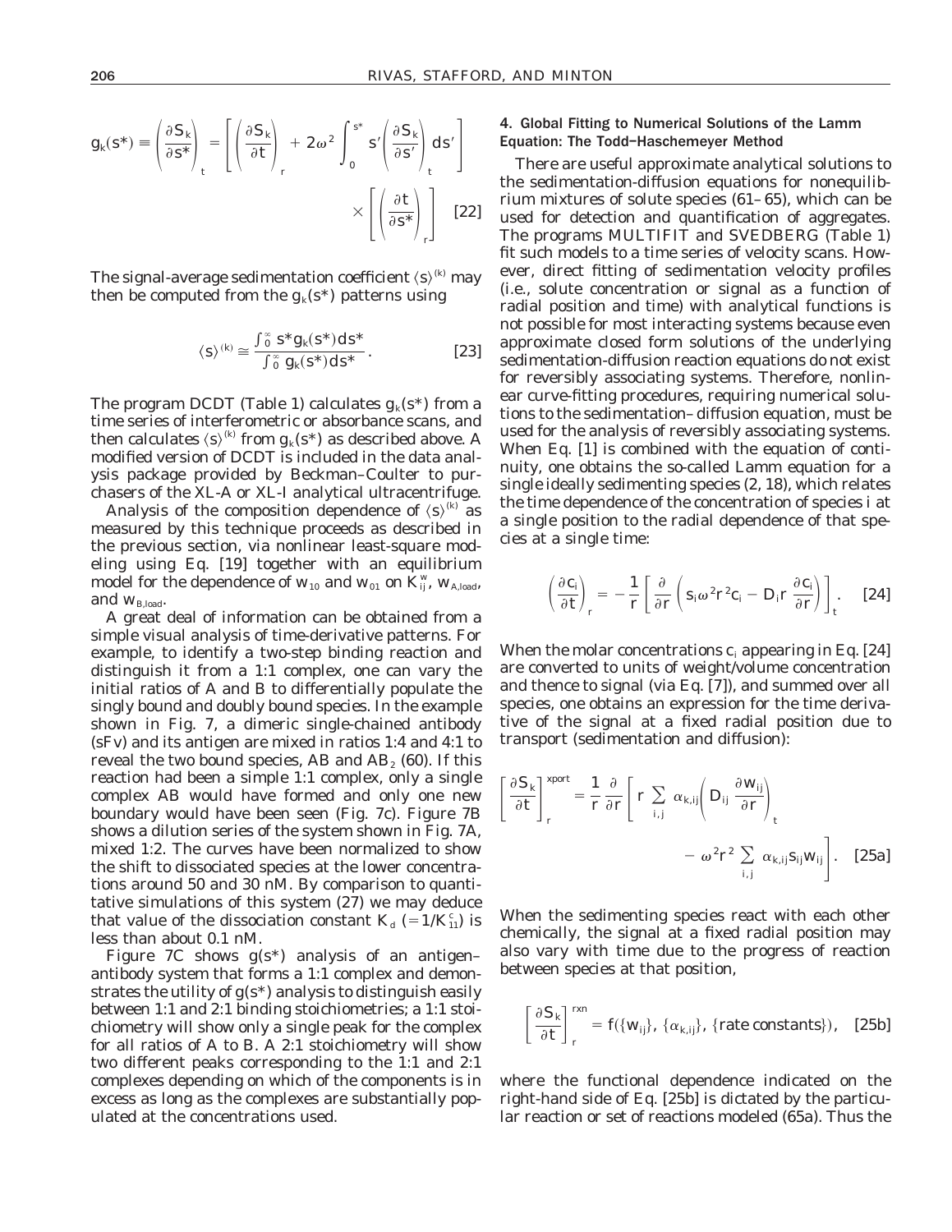entire dependence of signal on time at a fixed radial position is given by

$$
\left[\frac{\partial S_k}{\partial t}\right]_r = \left[\frac{\partial S_k}{\partial t}\right]_r^{\text{spot}} + \left[\frac{\partial S_k}{\partial t}\right]_r^{\text{rxn}}.\tag{25c}
$$

Numerical integration of Eq. [25c] provides the calculated dependence of total signal on both radial position and time, which constitutes the data to be modeled. Nonlinear curve fitting of velocity data thus requires (1) experimental or theoretical values of  $s_{ij}$  and  $D_{ij}$ , (2) an equilibrium model of the type presented in the Appendix for calculation of (time- and positiondependent)  $W_{ij}$ ,  $^{21}$  (3) an iterative algorithm for choosing new trial values for independently variable parame-

 $21$  It is conventionally assumed that all species at a given radial position achieve chemical equilibrium at a rate that is rapid relative to the rate of transport of any species. In this limit the solution to Eq. [25b] depends only on the ratio of forward and backward rate constants (i.e., the equilibrium constant) for a particular elementary reaction step, and not on the values of the individual rate constants (65a).



**FIG. 6.** Time derivative method of sedimentation velocity analysis, exemplified with a solution mixture of a recombinant extracellular domain of a macromolecular antigen c-erbB-2 (ECD) (MW = 90K) and a dimeric single-chain antibody (sFv')<sub>2</sub> (MW = 52K). Run at 50,000 rpm at 20°C in an eight-hole titanium rotor. Total concentration of solute is assumed to be proportional to fringe displacement in interferometric optics. (A) Refractive index profiles obtained with the interference optical system of the Beckman–Coulter Optima XL-I analytical ultracentrifuge. Twenty scans were acquired at 90-s intervals over a period of about 30 minutes. (B) Time difference curves, approximating the time derivative, plotted as a function of radius. Curves were obtained by subtracting pairs of refractive index curves 15 min apart at corresponding radial positions. (C) Refined time derivative curves obtained by averaging the curves in (B) after aligning them on the *s*\* axis (Eq. [22]). Converting radius to *s*\* takes into account the different times of sedimentation of the original refractive index curves. The time used to compute *s*<sup>\*</sup> is the harmonic mean of the times corresponding to the pair being subtracted. (D) Plot of  $g_k(s^*)$  versus  $s^*$ obtained by transforming  $dS_k/dt$  into  $dS_k/ds^*$  using Eq. [23] (25, 59).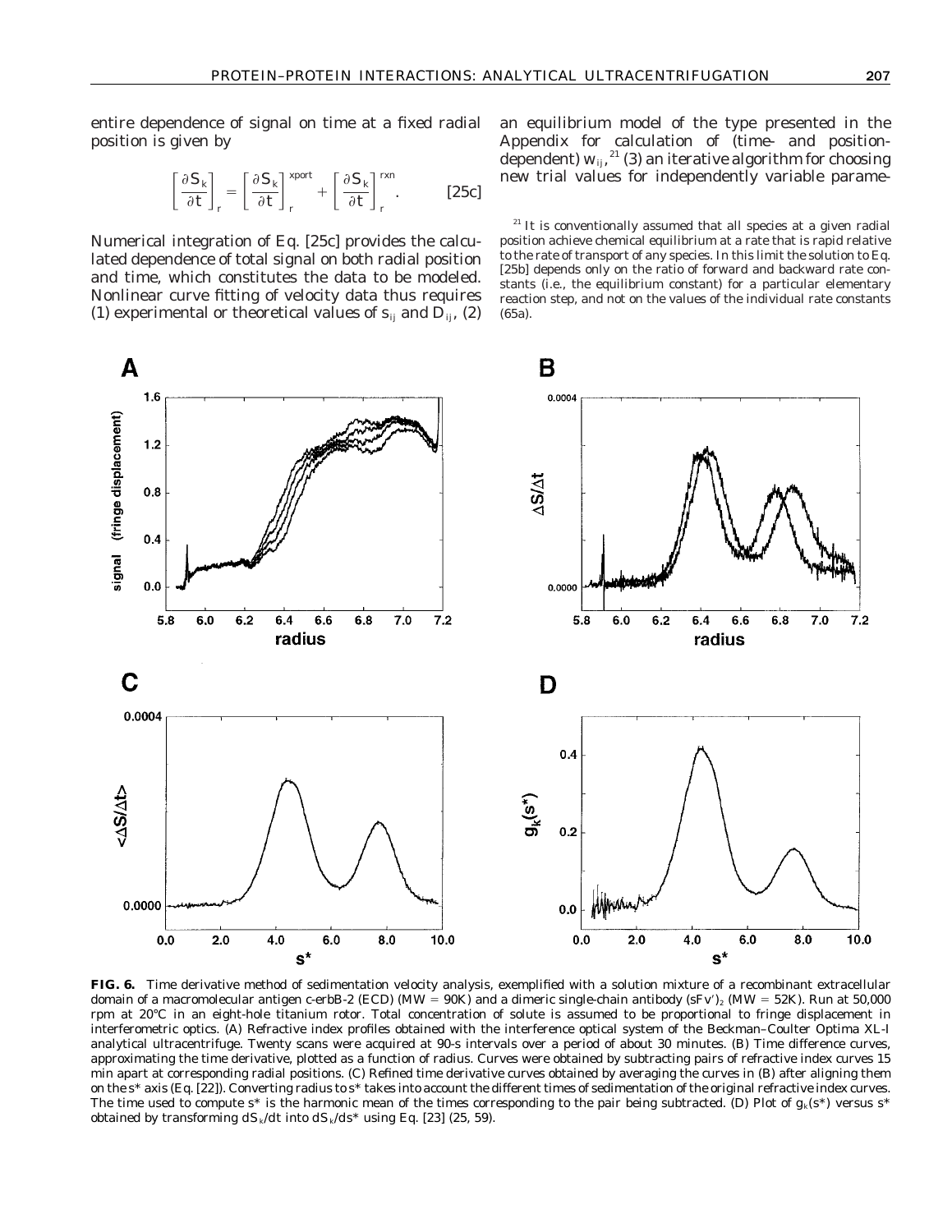ters, and (4) a numerical method for solving Eq. [25] given a set of trial parameter values and the independent variables *r* and *t*. An error function (usually the weighted sum of the squares of the residuals) is minimized with respect to variation in the trial parameter values until the global minimum is reached. This approach to the analysis of sedimentation velocity data was first published by Todd and Haschemeyer in 1981 (66), who described the use of the finite-element method of Claverie (67) to provide rapid solutions to the Lamm equation for multiple independent species or a single component undergoing a rapid monomer– *n*mer equilibrium, combined with a curve-fitting procedure for evaluating model parameters. Their method has been implemented for nonequilibrium mixtures of



**FIG. 7.** Qualitative use of  $g_k(s^*)$  to demonstrate two-step binding and reversible dissociation at low concentration. (A) ECD and sFv run alone and mixed at 1:4 and 4:1 molar ratios as indicated. (B) Dilution series of the 1:2 mixture. *y* Axis is normalized  $g_k(s^*)$ ; *x* axis is *s*<sup>\*</sup>. (1) 0.270 mg/ml, 1.16  $μM$  sFv, 2.32  $μM$  ECD; (2) 0.098 mg/ml,  $0.42 \mu M sFv$ ,  $0.84 \mu M ECD$ ; (3)  $0.030 \text{ mg/ml}$ ,  $0.13 \mu M sFv$ ,  $0.26 \mu M$ ECD; (4) 0.016 mg/ml, 0.07 μ*M* sFv, 0.14 μ*M* ECD; (5) 0.007 mg/ml, 0.03  $\mu$ *M* sFv, 0.06  $\mu$ *M* ECD. (C) Demonstration of the formation of a 1:1 complex between an Fab and ECD. [Fab]:[ECD] ratios: (1) 1:2, (2) 1:1, (3) 2:1.

ideally sedimenting species in a software program for the analysis of absorbance data obtained on the XL-A (68). An extremely rapid finite-element method for the solution of the Lamm equation has been developed by Schuck *et al.* (69, 70) and implemented in the program SEDFIT (Table 1), which can be used to fit models for multiple independently sedimenting species or a single rapidly self-associating component to a time series of velocity scans obtained on the XL-A or XL-I analytical centrifuge (71).

The Todd–Haschemeyer method has been adapted by Stafford (72) to the analysis by sedimentation velocity data from heterologous interacting systems obtained with both the absorbance and the interference optical systems. In previous methods, signal-versusradius data sets have been modeled directly; in this newer approach, signal time difference data are modeled, as illustrated in Fig. 8. Pairs of experimental traces (Fig. 8, top) are subtracted at corresponding radial positions to produce curves of  $\Delta S_k$  versus radius (Fig. 8, bottom). The use of time difference data completely eliminates any time-independent baseline contributions to the patterns, thereby obviating the need to perform extra optical blank runs to correct the data. This fitting procedure has been implemented in a software program called ABCDFITTER (Table 1). ABCD-FITTER is capable of simultaneously fitting the equilibrium association model presented in the Appendix to sedimentation velocity data (multiple scans) obtained from each of several runs carried out at different rotor speeds and using different optical systems. It assumes that the buoyant molar masses, partial specific volumes, and extinction coefficients or refractive index increments of all species are known and further assumes that  $s_A$  and  $s_B$  are known from separate measurements. It returns as global parameters the values of  $s_{11}$ ,  $s_{12}$ ,  $K_I$ , and  $K_{II}$  in addition to the initial loading values of  $W_{A,tot}$  and  $W_{B,tot}$  for each run as local parameters.

An example the results of global fitting to delta-S data obtained experimentally (W. F. Stafford, D. Szczesna, T. Tao, and J. D. Potter, unpublished) is shown in Fig. 9. Troponin C (TnC) and troponin I (TnI) were added in 1:1 stoichiometry and run in three cells at different loading concentrations in the presence of EDTA. The independently measured sedimentation coefficients and buoyant molar masses of TnC and TnI were used as fixed input parameters. The initial loading concentrations of each component were input and allowed to float as local parameters since the actual values were not determined separately with sufficient accuracy to allow them to be held constant in the fit. The value of the sedimentation coefficient of the complex and the equilibrium constant were treated as global variables.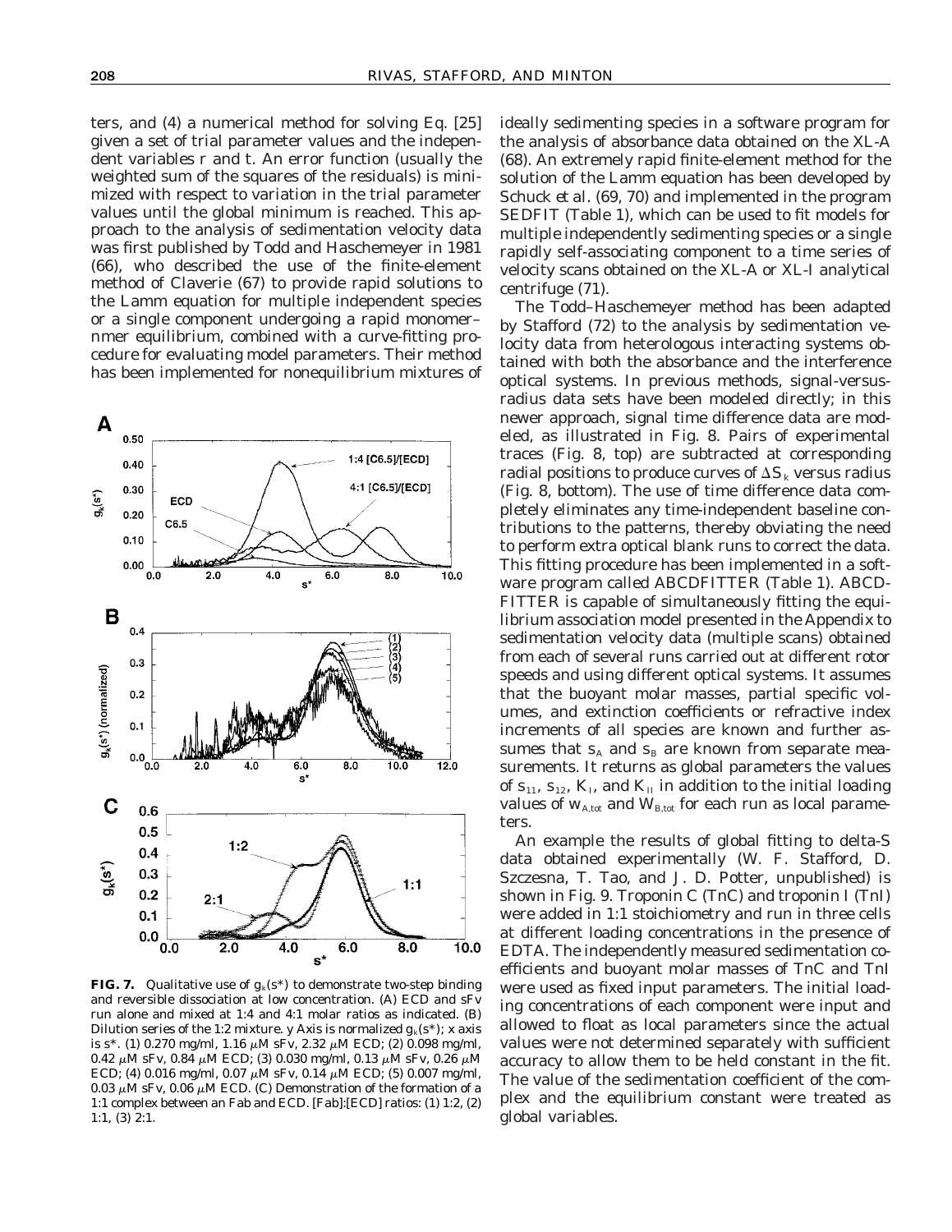

**FIG. 8.** Nonlinear curve fitting to concentration–time difference, delta-C versus *r*, curves for 1:1 complex formation between troponin C and troponin I in the presence of EDTA. Seventy to eighty concentration profiles, in the form of fringe displacement versus radius, were combined from each of three cells spanning the range of initial loading concentrations as indicated below. The data from all three cells were fit globally to determine  $K_{11}$  and  $S_{11}$ . *Top:* Two of a total of two hundred ten experimental concentration profiles are plotted as a function of radius. The total loading concentration is 0.120 mg/ml and corresponds to about 0.3 fringe total displacement across the boundary. Note the relatively large systematic background error arising from optical inhomogeneities in the windows and optics. Since these background components are invariant with time, they are removed by subtracting pairs of profiles obtained at different times from the same cell. *Bottom:* (open circles) The difference pattern obtained by subtracting the two curves shown in the top panel; (solid curve) the best fit obtained for this particular curve from the global fit to all 105 difference profiles from the three cells. Each best-fit difference pattern is generated by subtracting the corresponding pairs of curves generated by the procedure of Claverie as described in the text. The run was carried out at 20°C and 56,000 rpm in a Model-E analytical ultracentrifuge equipped with an on-line interferometer system. The nonlinear least-squares fit converged at  $\pm 0.0069$  fringe RMS and returned  $s_{11} = 3.09S$  and  $K_{11}^c = 1.99 \times 10^5$  M<sup>-1</sup> as global parameters, and the following values for the initial cell loading concentrations (mg/ml) of TnC and TnI, respectively, as local parameters for each sample: cell 1—0.407, 0.556; cell 2—0.152, 0.155; cell 3—0.049, 0.056 mg/ml. The best-fit value of  $K<sub>11</sub><sup>c</sup>$  agrees quite well with estimates obtained previously by other methods (77), and the returned values of the loading concentrations agree with the known loading concentrations. The residuals are plotted (open circles) below the fitted data. Data close to the meniscus and close to the base, before the so-called hinge point, were not included in the fits.

#### VI. ANALYTICAL BAND SEDIMENTATION

Early applications of analytical band centrifugation were carried out using preparative (8) and analytical (20) ultracentrifuges. While data obtained at a single time point—the conclusion of a run in the preparative ultracentrifuge—did suffice to allow the evaluation of sedimentation coefficients with useful accuracy and precision, use of the analytical ultracentrifuge provided the capability to obtain gradients at multiple times rather than a single time, with correspondingly improved estimates of both sedimentation and diffusion coefficients. In the early studies, preformed gradients of sucrose or self-forming gradients of salt (e.g., CsCl) at high concentration were used to prevent convection. Since substantial gradients of concentration of low-molecular-weight solutes result in a gradient of both the solvent viscosity and buoyant mass of sedimenting solutes, application of this method required the use of calibrating marker substances to properly evaluate the sedimentation coefficient. It has been recently demonstrated that high concentrations of added cosolvents are not necessary; convection may be prevented by the use of  $D_2O-H_2O$  mixtures or physiological buffers such as phosphate-buffered saline (73). Under such conditions, the sedimentation and diffusion coefficients of solute species sedimenting in the band become independent of position (to a very good approximation), and the resulting time dependence of band position and shape may be interpreted on the basis of first principles, i.e., the Lamm equation, rather than by interpolation between calibration standards.

Siegel and Schumaker (74) and Lakatos (75) used analytical band centrifugation in a sucrose gradient to characterize association equilibria between complement subcomponent C1q and activated and inactivated forms of subcomponents C1r and C1s. Under the conditions of the experiment the sedimentation coefficient of uncomplexed C1q is greater than that of the largest complex of C1r and C1s ( $\text{CIr}_2\text{CIs}_2$ ). Thus a band of <sup>125</sup>I-labeled C1q (C1q<sup>\*</sup>) at trace concentration, initially layered on top of a solution of unlabeled reaction partner, sediments through a uniform concentration of reaction partner (equal to the loading concentration), and remains in dynamic chemical equilibrium with it for the duration of the experiment.

Following sedimentation in a cylindrical centrifuge tube in a preparative ultracentrifuge for a fixed period, the tube contents were fractionated according to radial position and the relative amount of tracer in each fraction number *f*, *t*( *f* ), was determined by gamma counting (bottom of Fig. 9). It was observed that C1q\* sedimented more rapidly as the concentrations of unlabeled C1r and/or C1s increased, reflecting a greater equilibrium average degree of complexation. The radial position of the midpoint of the tracer band,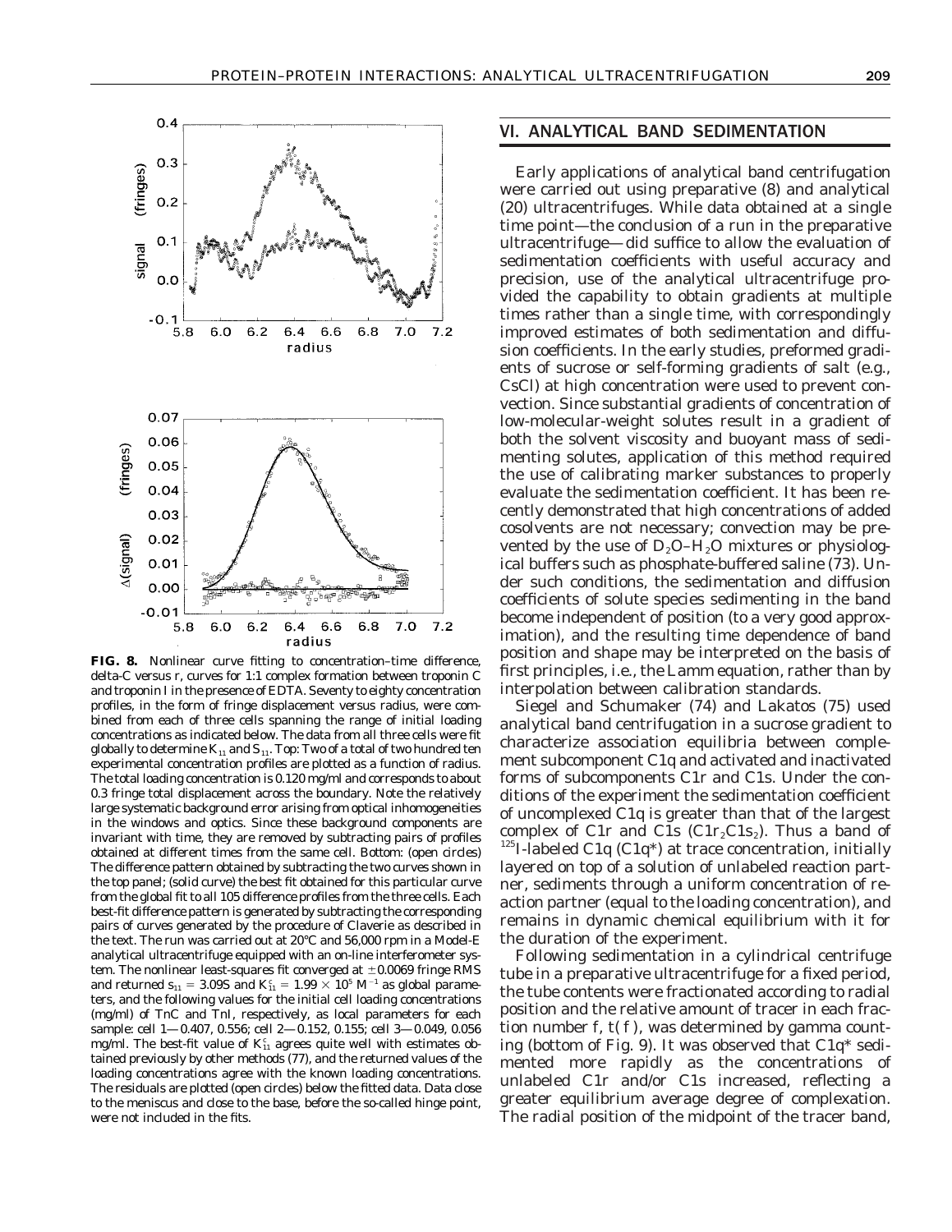$r<sub>t</sub>$ , was determined from the location of half-maximal counts on a plot of cumulative signal  $\sum_{f'=1}^{f} t(f')$  versus  $f$  (top of Fig. 9). Given the midpoint band positions  $(r_1)$ and  $r<sub>2</sub>$ ) of two nonassociating marker solutes of independently known sedimentation coefficients  $(s_1 \text{ and } s_2)$ sedimenting for the same length of time in the same solution under the same conditions, the signal-average sedimentation coefficient of the tracer may be calculated from the interpolation formula<sup>22</sup>

$$
\frac{\langle s \rangle^{(k)} - s_1}{s_2 - s_1} = \frac{\ln r_1 - \ln r_1}{\ln r_2 - \ln r_1}.
$$
 [26]

The dependence of  $\langle s \rangle^{(k)}$  on the composition of the solution is then analyzed in the context of equilibrium association models, as described in the preceding section.

#### VII. CONCLUSION

Analytical ultracentrifugation provides a broad variety of techniques for the detection and characteriza-

 $22$ <sup>22</sup> The analysis described is strictly valid only for sedimentation in a cylindrical tube (i.e., having constant cross section) when the sedimentation coefficient is independent of position, but is a good approximation in the presence of small density gradients.



**FIG. 9.** Analytical band centrifugation of radiolabeled C1q (loading concentration, 2.5 ng/ml) in solutions containing unlabeled  $\text{C1r}_2\text{C1s}_2$ at concentrations of 1.25, 5, and 20  $\mu$ g/ml (74). Tubes were centrifuged at 59,000 rpm for 4.5 h at 5°C, then fractionated. (B) Counts per fraction plotted against fraction number, which varies linearly with radial distance. Arrows indicate band positions in the absence (left arrow) and presence of  $\text{C1r}_2\text{C1s}_2$  in the limit of high concentration (right arrow). (A) Cumulative counts plotted against fraction number. Arrow indicates half-maximal cumulative signal, corresponding to midpoint of band. Reprinted from *Mol. Immunol.,* **20,** R. C. Siegel and V. N. Schumaker, pp. 53–66, Copyright 1983, with permission from Elsevier Science.

tion of protein heterocomplexes in solution. It is essential to keep in mind that AUC is definitely not a "onesize-fits-all" approach. When selecting an experimental technique or a set of techniques to use in the pursuit of the answer to a particular scientific question, one should consider the relative strengths and weaknesses of the various techniques described here with respect to the particular system studied. It may prove to be the case that no individual technique can adequately answer the entire question, and that a combination of techniques is required. Questions such as (but not limited to) the following should be addressed:

How stable are the purified proteins under the desired conditions? (Is the duration of the experiment a consideration?)

Do the individual proteins self-associate? (Must an association model include self- as well as heteroassociation?)

Would the sought heterocomplexes be present in detectable abundance at total solute concentrations that can be quantified by a particular technique? (Does this technique provide sufficient signal?)

Can one of the components be labeled in a particular way without perturbing or inhibiting sought-for heteroassociations?

Are there heterocomplexes in addition to or instead of the simple 1:1 complex? (How broad a range of concentrations is required to fully characterize multiple modes of heteroassociation?)

What level of accuracy and precision in the raw data is required to obtain valid answers to the questions posed? (What is the easiest and simplest way to obtain the necessary accuracy/precision?)

Do the two (unlabeled and/or labeled) components have signals that are sufficiently distinct to enable one to take advantage of the increased resolving power of global analysis of multiple signal gradients?

It is clear that individually or in combination, the techniques described in this minireview should be capable of providing reliable answers to almost any qualitative or quantitative question that may be asked about (steady-state) protein–protein associations in solution. The old dog called analytical ultracentrifugation continues to learn—and perform—new tricks.

# APPENDIX: CALCULATION OF SPECIES ABUNDANCE AND SIGNAL CONTRIBUTIONS FOR A MODEL SET OF HETEROASSOCIATION **EQUILIBRIA**

Let the formation of AB and  $AB<sub>2</sub>$  be described as shown previously in Scheme 1. The calculation of species abundance is facilitated by the conversion of the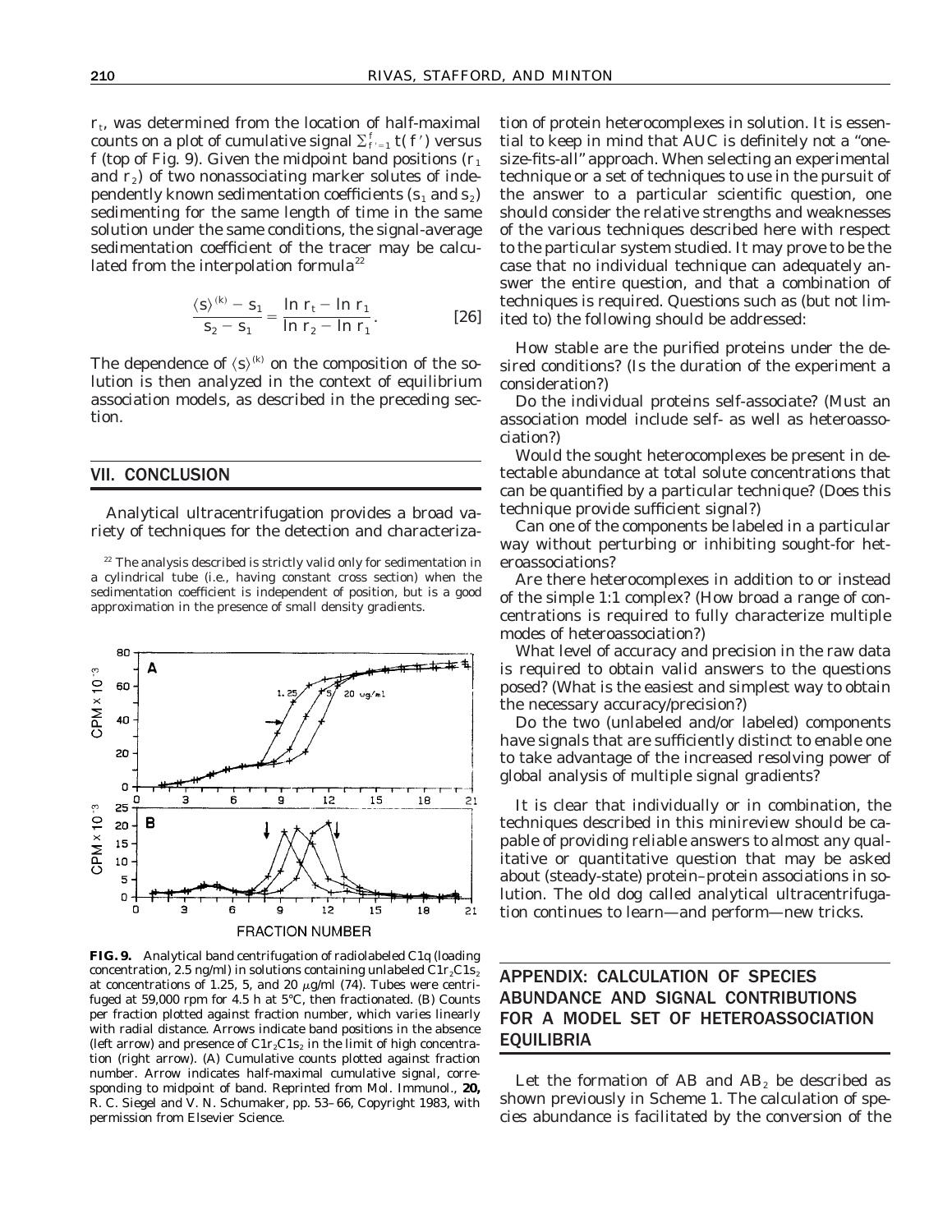equilibrium constants to molar units as shown in Eqs. [8a]–[8c]:

$$
K_{\rm I} = \frac{c_{11}}{c_{10}c_{01}} = K_{\rm I}^{\rm w} \frac{M_{10}M_{01}}{M_{11}}, \tag{A1}
$$

$$
K_{\rm II} = \frac{c_{12}}{c_{11}c_{01}} = K_{\rm II}^{\rm w} \frac{M_{11}M_{01}}{M_{12}}.
$$
 [A2]

The total molar concentrations of A are given by

$$
c_{A, tot} = c_{10} + c_{11} + c_{12}, \qquad [A3]
$$

$$
c_{B, tot} = c_{01} + c_{11} + 2c_{12}. \qquad [A4]
$$

Equations [A1]–[A4] may be combined and rearranged to yield the expression

$$
b_3c_{01}^3 + b_2c_{01}^2 + b_1c_{01} - c_{B,\text{tot}} = 0, \qquad [A5]
$$

where

$$
b_3 = K_{II}K_{I},
$$
  
\n
$$
b_2 = K_{I} + K_{I}K_{II}(2 c_{A, tot} - c_{B, tot}),
$$
  
\n
$$
b_1 = K_{I}(c_{A, tot} - c_{B, tot} + 1).
$$

Equation [A5] may be analytically or numerically solved [see, e.g., (76)] to yield  $c_{01}$  as a function of  $K_{\text{I}}$ ,  $K_{\text{II}}$ ,  $c_{A,\text{tot}}$ , and  $c_{B,\text{tot}}$ . Given the value of  $c_{01}$ , the concentrations of all remaining species may be calculated according to

$$
c_{10} = c_{A,\text{tot}}/(1 + K_{\text{I}}c_{01} + K_{\text{I}}K_{\text{II}}c_{01}^2),
$$
 [A6]

$$
c_{11} = K_1 c_{10} c_{01}, \tag{A7}
$$

$$
c_{12} = K_{\text{II}} c_{11} c_{01}. \tag{A8}
$$

Given the molar concentrations  $c_{ij}$ , it follows from Eq. [7] and following that the magnitude of the *k*th signal associated with each species is given by

$$
S_{k,ij} = (iM_{A}\alpha_{k,A} + jM_{B}\alpha_{k,B})c_{ij}.
$$
 [A9]

## ACKNOWLEDGMENTS

The authors thank Dr. P. Schuck, NIH, for critical review of early drafts of this review. A.P.M. dedicates his contribution to the memory of Paul A. Srere, gentleman, scholar, colleague, and friend. His keen insight and wit will be sorely missed.

#### **REFERENCES**

- 1. Svedberg, T., and Pedersen, K. O. (1940) The Ultracentrifuge, Oxford Univ. Press, London; reprinted by Johnson Reprint Corp., New York, 1950.
- 2. Schachman, H. K. (1959) Ultracentrifugation in Biochemistry, Academic Press, New York.
- 3. Minton, A. P. (1990) *Anal. Biochem.* **190,** 1–6.
- 4. Behlke, J., and Ristau, O. (1997) *Eur. Biophys. J.* **25,** 325–332.
- 5. Minton, A. P. (1997) *Prog. Colloid Polym. Sci.* **107,** 11–19.
- 6. Philo, J. (1999) *Methods Enzymol.,* in press.
- 7. Darawshe, S., and Minton, A. P. (1994) *Anal. Biochem.* **220,** 1–4.
- 8. Martin, R. G., and Ames, B. N. (1961) *J. Biol. Chem.* **236,** 1372– 1379.
- 9. Pollet, R. J. (1985) *Methods Enzymol.* **117,** 3–27.
- 10. Howlett, G. J. (1987) *Methods Enzymol.* **150,** 447–463.
- 11. Minton, A. P. (1989) *Anal. Biochem.* **176,** 209–216.
- 12. Darawshe, S., Rivas, G., and Minton, A. P. (1993) *Anal. Biochem.* **209,** 130–135.
- 13. Attri, A., and Minton, A. P. (1984) *Anal. Biochem.* **136,** 407–415.
- 14. Muramatsu, N., and Minton, A. P. (1988) *Anal. Biochem.* **168,** 345–351.
- 15. Chatelier, R. C., and Minton, A. P. (1987) *Biopolymers* **26,** 507– 524.
- 16. Chatelier, R. C., and Minton, A. P. (1987) *Biopolymers* **26,** 1097– 1113.
- 17. Wills, P., Georgalis, Y., Dijk, J., and Winzor, D. (1995) *Biophys. Chem.* **57,** 37–46.
- 18. Lamm, O. (1929) *Ark. Math. Astron. Fys.* **21**B(2), 1–4.
- 19. Tanford, C. (1961) Physical Chemistry of Macromolecules, Wiley, New York.
- 20. Vinograd, J., Bruner, R., Kent, R., and Weigle, J. (1963) *Proc. Natl. Acad. Sci. USA* **49,** 902–910.
- 21. Van Holde, K., and Baldwin, R. (1958) *J. Phys. Chem.* **62,** 734– 743.
- 22. Richards, E. G., Teller, D. C., and Schachman, H. K. (1968) *Biochemistry* **7,** 1054–1076.
- 23. Chatelier, R. C. (1988) *Anal. Biochem.* **175,** 114–119.
- 24. Brooks, I., Wetzel, R., Chan, W., Lee, G., Watts, D. G., Soneson, K. K., and Hensley, P. (1994) *in* Modern Analytical Ultracentrifugation (Schuster, T. M., and Laue, T. M., Eds.), pp. 15–36, Birkhäuser, Boston.
- 25. Stafford, W. F. (1992) *Anal. Biochem.* **203,** 295–301.
- 26. Schuck, P., and Demeler, B. (1999) *Biophys. J.* **76,** 2288–2296.
- 27. Stafford, W. F. (1994) *in* Modern Analytical Ultracentrifugation (Schuster, T. M., and Laue, T. M., Eds.), pp. 119–137, Birkhäuser, Boston.
- 28. Kegeles, G., Kaplan, S., and Rhodes, L. (1968) *Ann. N.Y. Acad. Sci.* **164,** 183–191.
- 29. Hsu, C., and Minton, A. P. (1991) *J. Mol. Recog.* **4,** 93–104.
- 30. Quast, U., and Steffen, E. (1975) *Hoppe-Seyler's Z. Phys. Chem.* **356,** 617–620.
- 31. Adams, E. T., Jr. (1968) *Ann. N.Y. Acad. Sci.* **164,** 226–244.
- 32. Nichol, L. W., and Ogston, A. G. (1965) *J. Phys. Chem.* **69,** 4365–4367.
- 33. Lewis, M. S. (1991) *Biochemistry* **30,** 11716–11719.
- 34. Minton, A. P. (1994) *in* Modern Analytical Ultracentrifugation (Schuster, T. M., and Laue, T. M., Eds.), pp. 81–93, Birkhäuser, Boston.